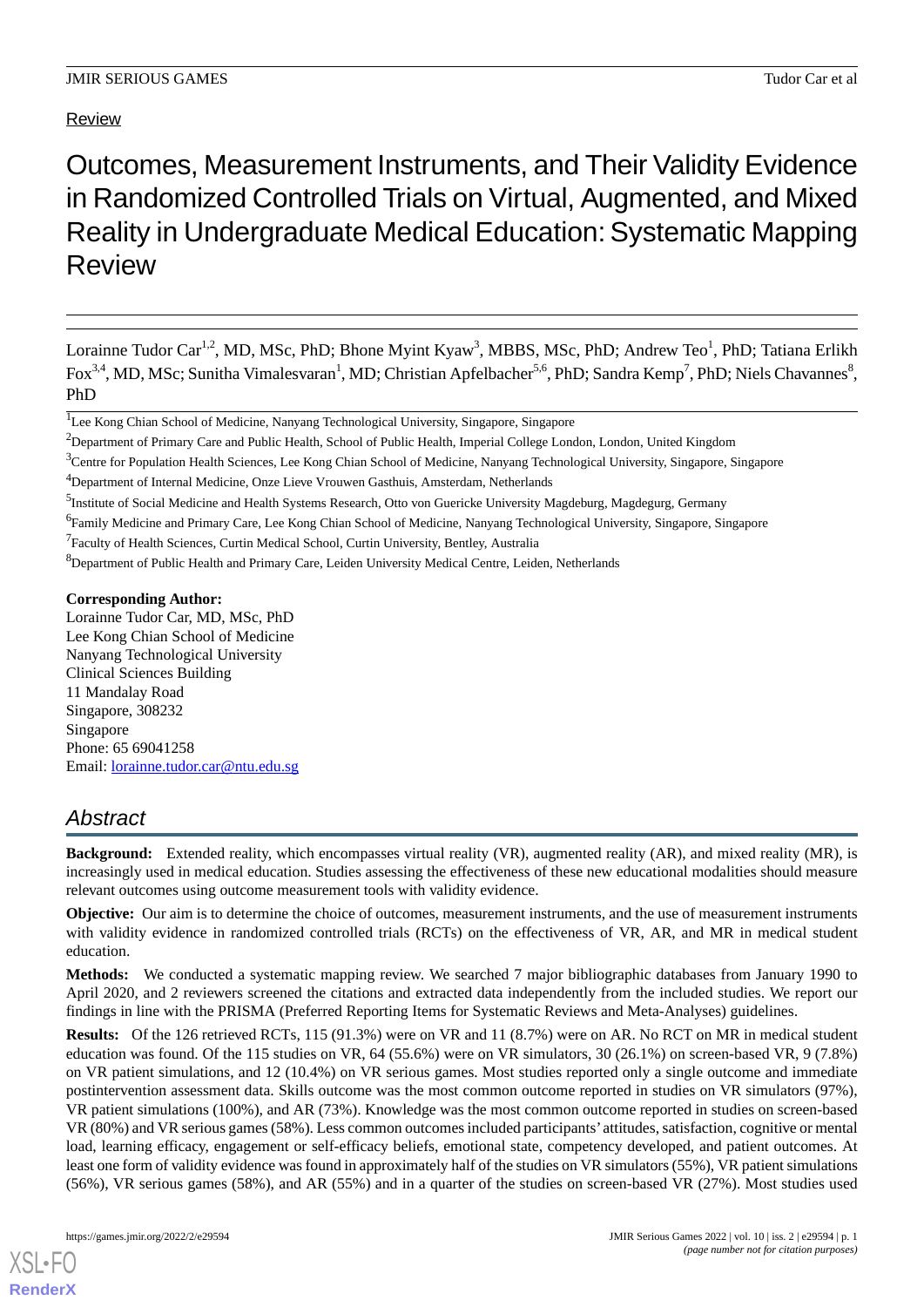assessment methods that were implemented in a nondigital format, such as paper-based written exercises or in-person assessments where examiners observed performance (72%).

**Conclusions:** RCTs on VR and AR in medical education report a restricted range of outcomes, mostly skills and knowledge. The studies largely report immediate postintervention outcome data and use assessment methods that are in a nondigital format. Future RCTs should include a broader set of outcomes, report on the validity evidence of the measurement instruments used, and explore the use of assessments that are implemented digitally.

*(JMIR Serious Games 2022;10(2):e29594)* doi: [10.2196/29594](http://dx.doi.org/10.2196/29594)

#### **KEYWORDS**

virtual reality; augmented reality; mixed reality; outcomes; extended reality; digital education; randomized controlled trials; medical education; measurement instruments

# *Introduction*

# **Background**

Extended reality (ER) encompasses immersive technologies within the reality-virtuality continuum, such as virtual reality (VR), augmented reality (AR), and mixed reality (MR). The use of ER technologies is becoming more common in medical education. These technologies offer a wide range of educational opportunities within different medical specialties. VR is a technology that renders a fully computer-generated 3D multimedia environment in real time. It supports a first-person active-learning experience through immersion, that is, a perception of the digital world as real. VR can be integrated with other educational approaches such as virtual patients or serious games. VR patient simulations are interactive computer simulations of real-life clinical scenarios for the purpose of medical education. VR serious games incorporate gaming concepts such as different levels of difficulties, rewards, or feedback within the computer-generated 3D environment.

AR is a technology in which the real-world environment is enhanced by computer-generated virtual imagery information. In AR, virtual objects are projected over the real-world environment. MR is a hybrid technology that merges the features of VR and AR. In MR, virtual objects become a part of the real word. ER technologies can be displayed through desktop computers, mobile devices, and large screens or projected on the walls. They can be purely screen based or also involve the use of joysticks, probes, gloves, simulators, and other forms of haptic devices.

#### **Effectiveness of VR**

Our systematic review on the effectiveness of VR for health professions education showed that VR may improve postintervention knowledge and skills outcomes compared with traditional education (ie, nondigital education) or other types of digital education such as online or offline digital education [[1\]](#page-8-0). Data for other outcomes were limited. Systematic reviews of randomized controlled trials (RCTs) remain the gold standard for evidence on the effectiveness of interventions. However, the heterogeneity of participants, interventions, comparison interventions, and outcomes reported in the individual studies can limit the trustworthiness of the systematic review findings and preclude a meta-analysis. Similarly, differences in measurement instruments and types of validity evidence can lead to unreliable conclusions [\[2](#page-8-1)]. The choice of digital

[XSL](http://www.w3.org/Style/XSL)•FO **[RenderX](http://www.renderx.com/)**

education outcomes can be influenced by different factors, including types of digital education, the curriculum, and the field of study [[3,](#page-8-2)[4](#page-8-3)]. The process of measuring digital education outcomes can be achieved with a wide variety of measurement instruments, including multiple-choice questions, structured essays, and structured direct observations with checklists for ratings [[5\]](#page-8-4). Measurement instruments used in research need to have validity evidence. Validity is defined as "the degree to which evidence and theory support the interpretations of test scores entailed by the proposed uses of tests" [[6\]](#page-8-5). Validity evidence for measurement instruments is important to ensure that the instruments reliably measure what they purport to measure and to support the interpretation of assessment data. However, reporting of validity evidence of measurement instruments in health professions education literature is still suboptimal, ranging from 34.6% in studies on continuing medical education to 64% in studies on technology-enhanced health professions simulation training [\[7](#page-8-6),[8\]](#page-8-7).

The use of measurement instruments without validity evidence severely undermines the credibility of the research results [[9\]](#page-8-8). ER is increasingly used in medical education, and studies in this field should evaluate diverse outcomes using outcome measurement instruments with validity evidence. Our aim is to support this by mapping the current choice of outcomes, measurement instruments, and the prevalence of measurement instruments with validity evidence in RCTs on the use of ER in undergraduate and preregistration medical education.

# *Methods*

#### **Methodology, Definitions, and Eligibility Criteria**

We performed this systematic review in line with the Cochrane gold standard systematic review methodology and report it according to the PRISMA (Preferred Reporting Items for Systematic Reviews and Meta-Analyses) standards of quality for reporting systematic reviews [\[10](#page-9-0),[11\]](#page-9-1). In this review, we aim to answer the following research questions:

- 1. Which outcomes (eg, knowledge, skills, attitudes, and behavior) are assessed and reported in RCTs on the effectiveness of VR, AR, and MR in undergraduate and preregistration medical education?
- 2. What type of measurement instruments were used in RCTs on the use of VR, AR, and MR in undergraduate and preregistration medical education?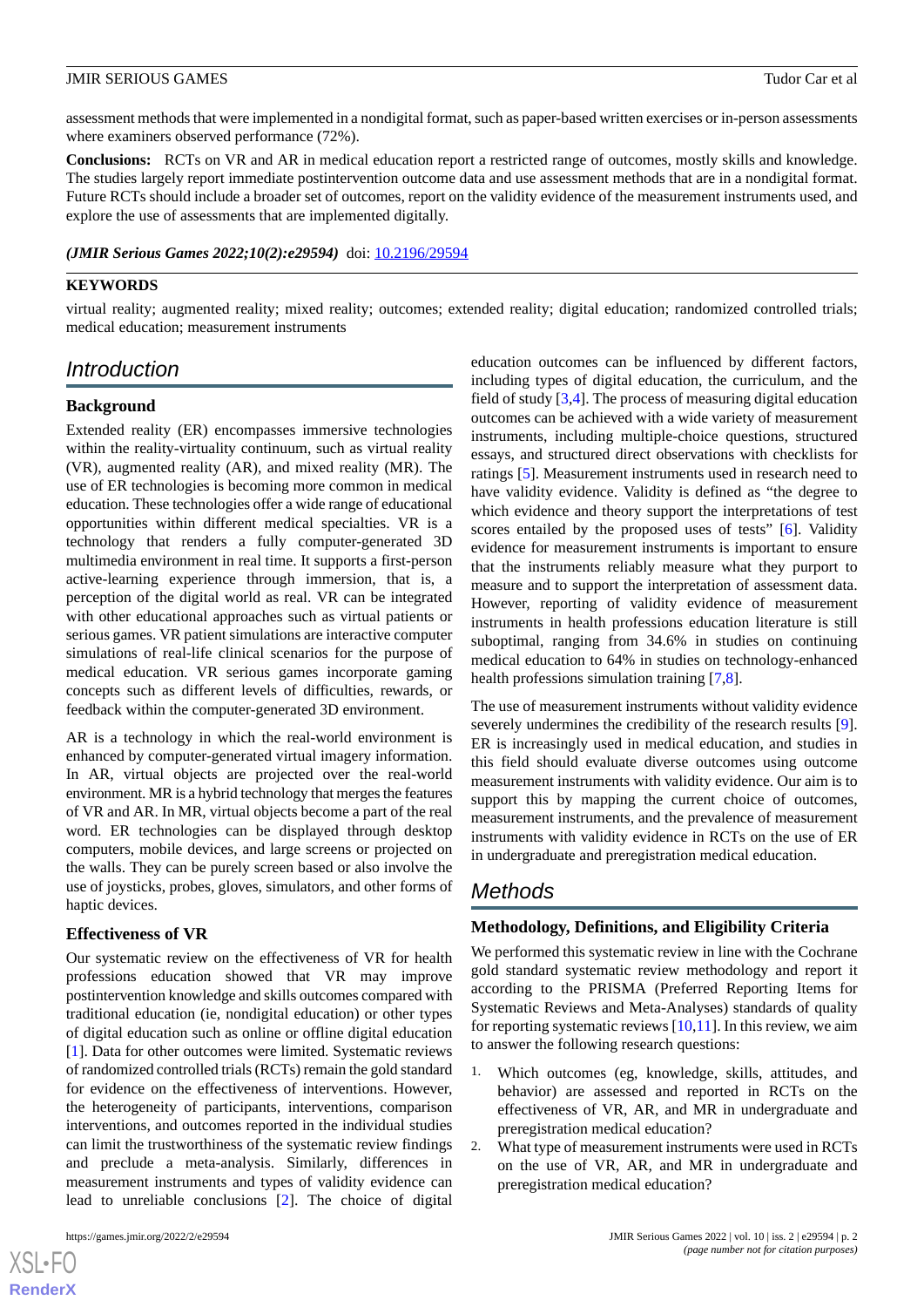3. What proportion of RCTs on the use of VR, AR, and MR in undergraduate medical education report validity evidence for the measurement instruments used, and how was the evidence reported?

We included studies meeting the following eligibility criteria:

- 1. RCTs
- 2. Studies on students participating in preregistration or undergraduate medical education in any geographical or educational setting
- 3. Studies evaluating any type of blended (ie, a combination of extended and nondigital, traditional education) or full ER technology, including VR, AR, and MR

4. Studies comparing VR with control interventions such as classroom-based learning, no intervention, and other types of digital and blended education

We defined different ER technologies as per [Textbox 1](#page-2-0). Preregistration or undergraduate medical education was defined in line with the World Health Organization (WHO) definition as "any type of initial study leading to a qualification that (i) is recognized by the relevant governmental or professional bodies of the country where the study was conducted and (ii) enables its holder primary entry into the healthcare workforce" [[12\]](#page-9-2). Studies were excluded if they focused on traditional and complementary medicine as defined by WHO (as such education is not included in most medical schools) and used study designs other than an RCT [[13\]](#page-9-3).

<span id="page-2-0"></span>**Textbox 1.** Descriptions and classification of different types of virtual reality (VR), augmented reality (AR), and mixed reality (MR).

#### **Types of extended reality modalities in medical education**

- VR is a technology that allows the user to explore and manipulate computer-generated 2D or 3D, multimedia sensory environments in real time [\[14\]](#page-9-4). The VR environment is the computer-generated representation of a real or artificial environment that can be interacted with by external involvement, allowing for a first-person active-learning experience through immersion [[15](#page-9-5)].
- Screen-based VR interventions are computer-based 3D software applications delivered either through computer screens or head-mounted displays (ie, VR headsets). This type of VR in medical education mostly includes 3D models of organs and VR worlds.
- VR simulators or psychomotor skills trainers encompass use of VR technology and physical probes or objects that help the learners to connect with the objects from the VR environment and convey feedback or tactile sensation to the learners.
- VR patient simulation refers to the interactive computer simulations of real-life clinical scenarios in VR for the purpose of medical training, education, or assessment [[16](#page-9-6)]. They include virtual patients represented by computer-generated 2D or 3D characters or avatars.
- VR serious gaming or gamification intervention involves gaming concepts such as different levels of difficulties, rewards, feedback, and so on, within the computer-generated VR environment for learning purposes.
- AR is a technology that allows a live real-time direct or indirect real-world environment to be augmented or enhanced by computer-generated virtual imagery information (eg, smart, virtually enhanced glasses). Computer-generated information is overlaid on the real-world environment. AR is distinct from VR in which only a computer-generated image is supplied to the user [[17](#page-9-7)].
- MR is a hybrid technology that merges the features of VR and AR [\[18\]](#page-9-8). In MR, physical and virtual or digital objects are displayed together and the features of *virtuality* and reality are merged for the learners [\[19\]](#page-9-9).

#### **Electronic Searches**

We developed a comprehensive search strategy for MEDLINE (Ovid), Embase (Elsevier), Cochrane Central Register of Controlled Trials (Wiley), PsycINFO (Ovid), Education Resources Information Center (Ovid), CINAHL (EBSCO), and Web of Science Core Collection (Thomson Reuters). Databases were searched from January 1990 until April 2020 without language restrictions.

We used 1990 as the starting year for our search because before 1990, the use of computers was uncommon for educational use. We used the MEDLINE strategy presented in [Multimedia](#page-8-9) [Appendix 1.](#page-8-9) This was adapted to search the other databases with the help of a librarian (Ms Yasmin Munro). To identify unpublished studies, we searched the International Clinical Trials Registry Platform Search Portal and metaRegister of Controlled Trials. We also checked reference lists of relevant systematic reviews and potentially eligible studies against the inclusion criteria.

Search results across different databases were compiled using EndNote X8 software (Clarivate), and duplicate records were removed. In all, two pairs of two reviewers (BMK, AT, TEF,

 $XS$  $\cdot$ FC **[RenderX](http://www.renderx.com/)** and SV) independently screened the studies, extracted the data, and carried out data analysis. Any disagreements were resolved by a discussion between the 2 reviewers, with a third reviewer acting as an arbiter if needed. The PRISMA flow diagram was used to report the selection and inclusion of studies [\[10](#page-9-0)].

#### **Data Extraction**

The data for each of the included studies were independently extracted and managed by 2 reviewers using a structured data recording form, which included information about the study characteristics such as reference of the study, country of the study, the WHO region of the study, name of measurement instrument, description of measurement instrument, types of outcomes reported, assessment category of measurement instrument [[5](#page-8-4)], assessment method of measurement instrument, types of participants, sample size, raters of the instrument, procedure of identifying the raters, and training of the raters for the instruments [[20\]](#page-9-10). We recorded all information relating to validity evidence sources and measurement properties that were reported directly in the articles [[5](#page-8-4)[,6](#page-8-5)]. We also recorded any validity evidence recorded indirectly; for example, through a reference to a validation study focusing on a particular measurement instrument. If the studies presented more than one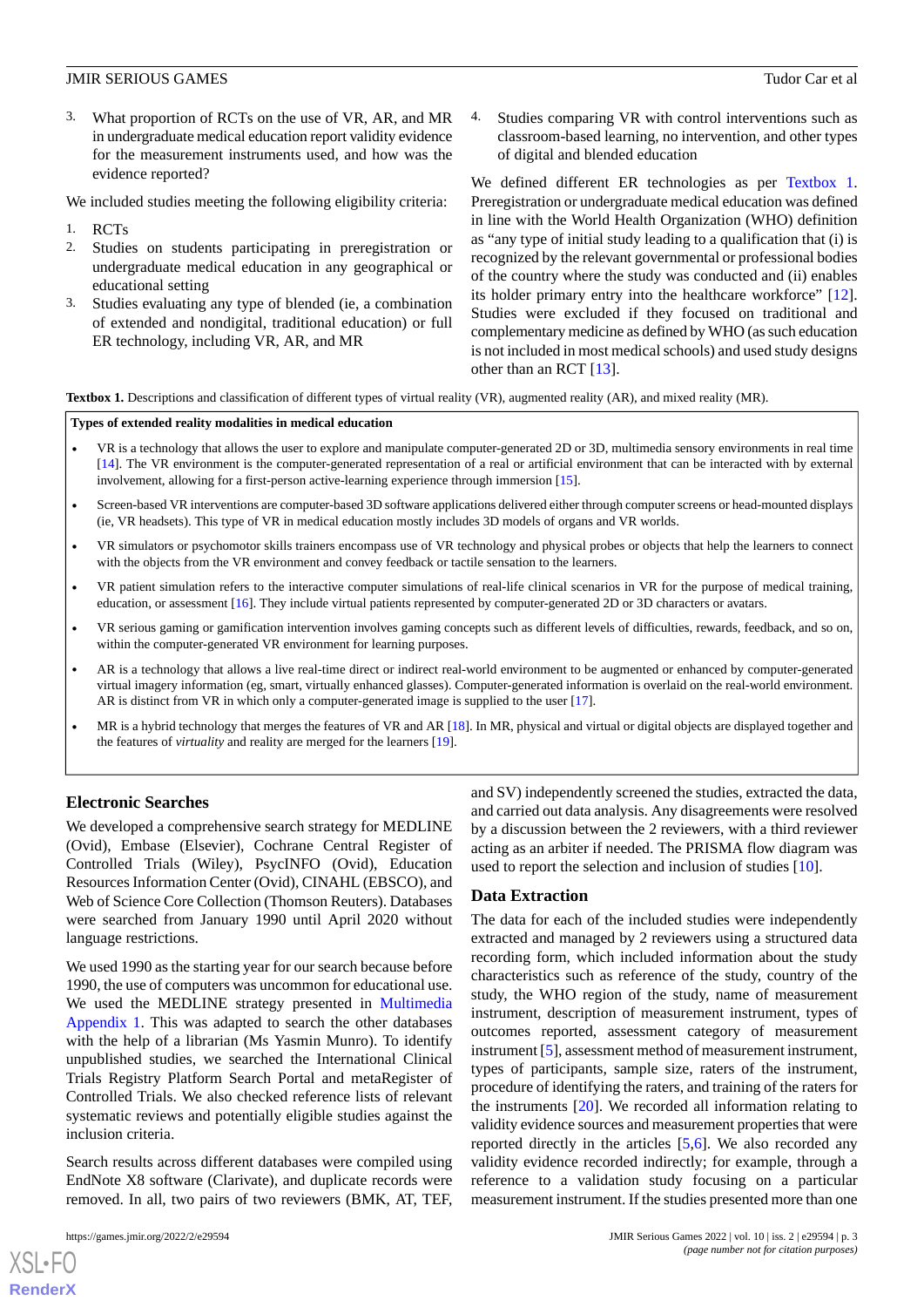outcome measure, relevant details of the second outcome measure were also recorded. The data extraction form was piloted and amended according to feedback received. We contacted the study authors for further data in case of missing information.

# **Data Analysis and Synthesis**

We analyzed and synthesized the data as follows: (1) we ascertained the types of primary and secondary outcome measurement instruments; (2) we classified and mapped the data according to types of outcomes (eg, knowledge, skills, attitudes, satisfaction, or competencies); intervention (eg, VR vs classroom-based learning and VR vs serious gaming); year of medical studies (ie, first year, second year, or final year), types of measurement instruments (eg, written exercises [surveys with only multiple-choice questions and surveys with other types of questions and essays] vs in-person assessment where an examiner observed performance [eg, global ratings, structured direct observation, and objective structured clinical examinations]); assessment delivery mode (ie, digital vs classroom-based assessment); and discipline (eg, laparoscopic surgery, anatomy, and internal medicine); and (3) we determined the proportion of RCTs on the use of VR, AR, and MR in undergraduate medical education using measurement instruments with sufficient validity evidence in relation to the goal of the measurements (*validity evidence*). The aim of this study is to comprehensively document outcomes and measurement instruments rather than to synthesize data about the effect of the interventions [\[6](#page-8-5)]. Therefore, we did not undertake a risk-of-bias assessment of the studies because it was not relevant to the objectives of this review.

We assessed the validity evidence of the measurement instruments as reported in the cited validation studies using the Consensus-Based Standards for the Selection of Health Measurement Instruments (COSMIN) taxonomy of measurement properties [\[21](#page-9-11)]. The COSMIN taxonomy outlines three measurement properties or validity evidence domains: reliability, validity, and responsiveness. The reliability domain encompasses measurement properties such as internal consistency, reliability, and measurement error. The domain validity contains the measurement properties such as content validity (including face validity), construct validity (including structural validity, hypotheses testing, and cross-cultural validity and measurement invariance), and criterion validity [\[21](#page-9-11)].

Digital assessments were defined as assessments that were delivered exclusively using digital technology (ie, PCs, laptops, mobile phones, and tablets) and included online surveys, questionnaires, computer scoring, or the use of software metrics such as time to completion, number of errors, path length, and so on. Assessments in which digital tools (eg, video recordings or Microsoft PowerPoint presentations) were used to facilitate classroom-based assessment, such as written exercises or in-person observation by the examiners, were not categorized as digital assessments.

# **Ethics Approval**

This systematic mapping review is an analysis of published studies and as such, did not require an ethics approval.

# *Results*

#### **Study Characteristics**

The searches identified 59,483 records through electronic databases, of which we included 126 (0.21%) RCTs. Of the 126 RCTS, 115 (91.3%) assessed different forms of VR, whereas 11 (8.7%) focused on AR simulations [\(Figure 1\)](#page-4-0). We did not find any study evaluating the use of MR in medical student education.

Of the 115 included articles focusing on VR-based training for medical student education, 64 (55.7%) focused on VR-based psychomotor skills training [[22](#page-9-12)-[85\]](#page-12-0), 30 (26.1%) on screen-based VR [\[86](#page-12-1)[-115](#page-13-0)], 9 (7.8%) on VR patient simulations [[116-](#page-13-1)[124\]](#page-14-0), and 12 (10.4%) on VR serious gaming and gamification [[125](#page-14-1)[-136](#page-14-2)]. Only 8.7% (11/126) of the included studies focused on AR simulations [[137-](#page-14-3)[147](#page-15-0)] and none focused on MR training in medical student education. The included studies were published between 1997 and 2020. Most of the studies were from high-income countries, except for 8.7% (11/126) of the studies, which were conducted in low- and middle-income countries [\[35](#page-10-0),[36,](#page-10-1)[72](#page-12-2),[75,](#page-12-3)[105](#page-13-2),[114,](#page-13-3)[126](#page-14-4),[127,](#page-14-5)[132](#page-14-6),[134,](#page-14-7)[139](#page-15-1)]. Of the 126 studies, 31 (24.6%) cited validation studies for the measurement instruments used [[23,](#page-9-13)[25](#page-9-14),[27,](#page-9-15)[30](#page-9-16)[-32](#page-10-2),[34](#page-10-3)[-36](#page-10-1),[47](#page-10-4)[,48](#page-10-5), [52](#page-11-0),[58](#page-11-1),[60,](#page-11-2)[63-](#page-11-3)[65](#page-11-4),[70,](#page-11-5)[72,](#page-12-2)[78,](#page-12-4)[79](#page-12-5)[,82](#page-12-6)[,84](#page-12-7)[,92](#page-12-8)[,101](#page-13-4)[,118](#page-14-8)[-120,](#page-14-9)[126,](#page-14-4)[128](#page-14-10)[,133\]](#page-14-11) ([Multimedia Appendices 2](#page-8-10) and [3](#page-8-11)).

Participants included medical students from the first to sixth year of medical schools (N=9010). The studies compared the use of VR and AR training (either stand-alone intervention or blended with traditional, nondigital learning) with traditional, nondigital learning or a different form of VR and AR training or other forms of digital education such as online digital education or offline digital education. Of the 64 studies focused on the effects of VR simulators for medical student education, 61 (95%) were delivered in a university setting, whereas 3 (5%) were conducted in a hospital setting [\[37](#page-10-6),[72,](#page-12-2)[74](#page-12-9)].

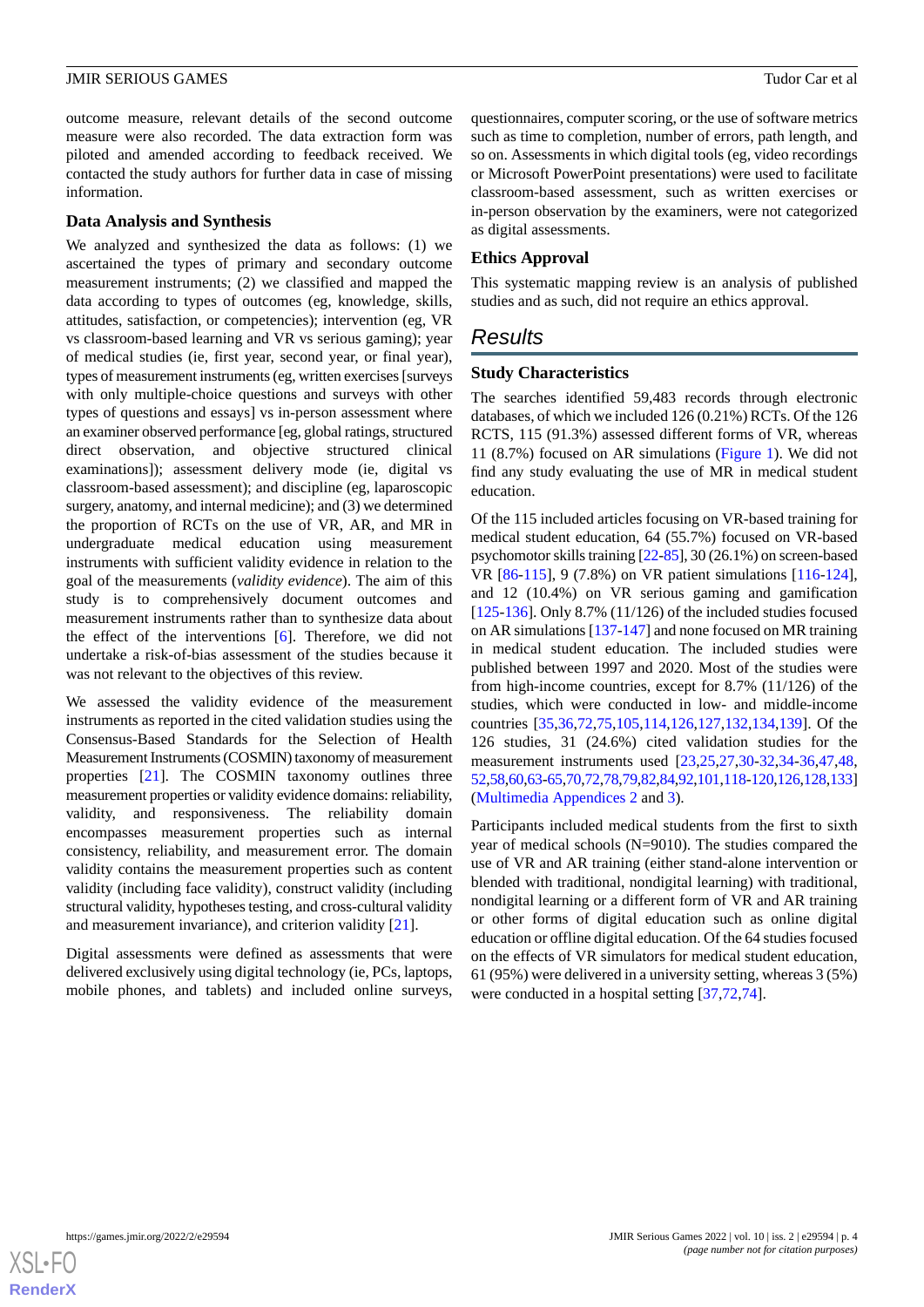<span id="page-4-0"></span>**Figure 1.** Study flow diagram. VR: virtual reality.



# **VR Simulators**

Of the 115 VR studies, 64 (55.6%) with 3132 medical students evaluated the effects of VR simulators in medical student education [\[22](#page-9-12)-[85\]](#page-12-0). The studies included first year to sixth year medical students and were published between 2001 and 2020. In terms of the topic or area of study, 53% (34/64) of the studies focused on laparoscopic surgery [\[22](#page-9-12),[24](#page-9-17)[,27](#page-9-15),[31](#page-10-7)[,35](#page-10-0)-[38,](#page-10-8)[40](#page-10-9), [41](#page-10-10),[45-](#page-10-11)[48](#page-10-5)[,50](#page-10-12)-[52](#page-11-0),[54,](#page-11-6)[56](#page-11-7)[-66](#page-11-8),[69,](#page-11-9)[78](#page-12-4)[,81](#page-12-10)-[83](#page-12-11)]; 16% (10/64) on surgery [[25](#page-9-14)[,28](#page-9-18),[53](#page-11-10)[,55](#page-11-11),[67](#page-11-12)[,68](#page-11-13),[71](#page-11-14)[,74](#page-12-9),[76](#page-12-12)[,77](#page-12-13)]; 8% (5/64) on orthopedic surgery [[39](#page-10-13)[,42](#page-10-14),[73](#page-12-14)[,79](#page-12-5),[84\]](#page-12-7); 8% (5/64) on ureteroscopy [[30](#page-9-16)[,33](#page-10-15),[34](#page-10-3)[,80](#page-12-15),[85\]](#page-12-0); 5% (3/64) each on ophthalmology [\[26](#page-9-19),[70](#page-11-5)[,75](#page-12-3)] and intravenous cannulation [[29,](#page-9-20)[32](#page-10-2),[72\]](#page-12-2), and 2% (1/64) each on endoscopy [[49\]](#page-10-16), colonoscopy [[23\]](#page-9-13), shoulder-joint clinical anatomy [[44\]](#page-10-17), and empathic communication skills [[43\]](#page-10-18).

For the outcomes, 97% (62/64) of the studies reported on participants' postintervention skills [\[22](#page-9-12)-[43](#page-10-18)[,45](#page-10-11)-[53,](#page-11-10)[55](#page-11-11)-[85\]](#page-12-0), 8% (5/64) on knowledge [[28,](#page-9-18)[37](#page-10-6),[44,](#page-10-17)[54](#page-11-6),[65\]](#page-11-4), 14% (9/64) on attitudes toward the intervention [\[31](#page-10-7),[32,](#page-10-2)[44](#page-10-17)[,48](#page-10-5),[54](#page-11-6),[65,](#page-11-4)[66,](#page-11-8)[71](#page-11-14)[,75](#page-12-3)], 3% (2/64) on satisfaction [\[68](#page-11-13),[71\]](#page-11-14) and 6% (4/64) on cognitive load  $[25,27,39,63]$  $[25,27,39,63]$  $[25,27,39,63]$  $[25,27,39,63]$  $[25,27,39,63]$  $[25,27,39,63]$ [\(Figure 2\)](#page-5-0). Of the 62 studies that reported on participants' postintervention skills, 11 (18%) reported change score from baseline for the skills outcome [[25,](#page-9-14)[50,](#page-10-12)[56](#page-11-7)[,58](#page-11-1),[68,](#page-11-13)[73,](#page-12-14)[76](#page-12-12)[-78](#page-12-4),[80](#page-12-15)[,85](#page-12-0)] and 1 (2%) reported change score from baseline for the satisfaction outcome [\[68](#page-11-13)]. Regarding retention, 7.8% (5/64) of the studies assessed skills retention at 2-4 weeks after the intervention [\[25](#page-9-14)[,31](#page-10-7)[,33](#page-10-15),[40](#page-10-9),[83\]](#page-12-11). The remaining studies did not report retention outcomes.

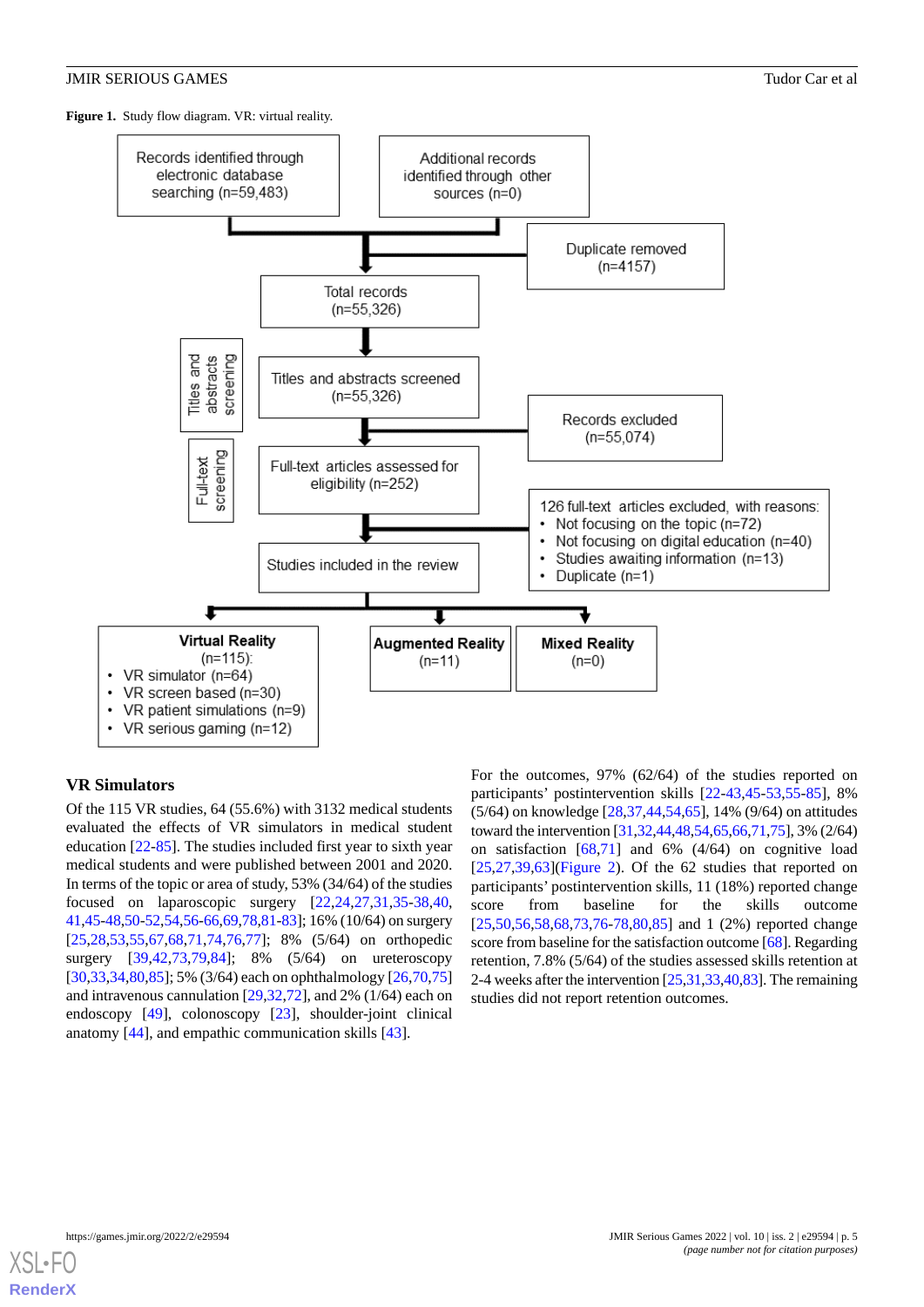<span id="page-5-0"></span>**Figure 2.** Types of reported outcomes in virtual reality (VR)– and augmented reality (AR)–based training.



For modes of assessment, 46.8% (30/64) of the studies used paper-based written assessments or in-person assessments (ie, nondigital) using checklists by the examiners [\[24](#page-9-17),[25](#page-9-14)[,31](#page-10-7)-[37,](#page-10-6)[39](#page-10-13), [46](#page-10-19),[47,](#page-10-4)[51](#page-11-15)[-55](#page-11-11)[,58](#page-11-1),[60,](#page-11-2)[65](#page-11-4)[,68](#page-11-13),[70-](#page-11-5)[72,](#page-12-2)[75](#page-12-3),[79](#page-12-5)-[82](#page-12-6),[84\]](#page-12-7); 31% (20/64) used digital assessments such as software-based metrics (eg, time spent on training, number of errors, total path length, motion analysis, or checklists) [[22](#page-9-12)[,23](#page-9-13),[26](#page-9-19)[,29](#page-9-20),[40-](#page-10-9)[42](#page-10-14),[45,](#page-10-11)[49](#page-10-16),[50,](#page-10-12)[56](#page-11-7),[57,](#page-11-16)[59](#page-11-17), [61](#page-11-18),[62,](#page-11-19)[64](#page-11-20)[,69](#page-11-9),[73](#page-12-14),[78,](#page-12-4)[85\]](#page-12-0); 11% (7/64) used a combination of digital assessments using software-based metrics, paper-based written assessments, or in-person assessments by supervising examiners [[27](#page-9-15)[,38](#page-10-8),[43](#page-10-18)[,44](#page-10-17),[48](#page-10-5)[,63](#page-11-3),[66\]](#page-11-8) and 2% (1/64) used both paper-based written assessments and in-person assessments using checklists  $[37]$  $[37]$ . In 10.1%  $(7/64)$  of the studies, the mode of assessment was unspecified [\[28](#page-9-18),[30,](#page-9-16)[67](#page-11-12),[74,](#page-12-9)[76](#page-12-12),[77,](#page-12-13)[83](#page-12-11)].

For validity evidence, 54.6% (35/64) of the studies reported a single form of validity evidence (mostly either internal consistency or reliability) for the measurement instruments largely used for assessment of skills [[22](#page-9-12)[,23](#page-9-13),[25](#page-9-14)[,27](#page-9-15),[30-](#page-9-16)[37](#page-10-6),[39,](#page-10-13)[40](#page-10-9), [47](#page-10-4)[,48](#page-10-5),[51-](#page-11-15)[55](#page-11-11)[,58](#page-11-1),[60](#page-11-2)[,63](#page-11-3)-[66,](#page-11-8)[68](#page-11-13),[70,](#page-11-5)[72](#page-12-2),[78-](#page-12-4)[80](#page-12-15),[82,](#page-12-6)[84](#page-12-7)] ([Multimedia](#page-8-10) [Appendices 2](#page-8-10) and [3\)](#page-8-11). The remaining studies did not provide any information on the validity of assessment tools used for measuring the outcomes. Of the 64 studies, 23 (36%) referenced pertinent measurement instrument validation studies, largely used for assessment of skills (mostly either internal consistency or reliability) for the measurement instruments largely used for assessment of skills [\[23](#page-9-13),[25,](#page-9-14)[27,](#page-9-15)[30](#page-9-16)[-32](#page-10-2),[34-](#page-10-3)[36](#page-10-1),[47,](#page-10-4)[48](#page-10-5),[52,](#page-11-0)[58](#page-11-1), [60](#page-11-2)[,63](#page-11-3)[-65](#page-11-4),[70](#page-11-5)[,72](#page-12-2),[78](#page-12-4)[,79](#page-12-5),[82](#page-12-6)[,84](#page-12-7)]. Of the measurement properties, these studies mostly reported internal consistency and reliability, followed by structural validity and hypotheses testing.

#### **Screen-Based VR**

Of the 115 VR studies, 30 (26.1%) studies with 2409 medical students evaluated the effect of screen-based or nontechnical training for medical students [\[86](#page-12-1)-[115\]](#page-13-0). The studies included

[XSL](http://www.w3.org/Style/XSL)•FO **[RenderX](http://www.renderx.com/)**

first year to sixth year medical students and were published between 1997 and 2020. In terms of the topic or area of study, 37% (11/30) of the studies focused on anatomy [[87](#page-12-16)[,91](#page-12-17), [95-](#page-13-5)[98,](#page-13-6)[100](#page-13-7),[102](#page-13-8)[,104,](#page-13-9)[106,](#page-13-10)[114](#page-13-3)]; 17% (5/30) on ophthalmology [[93,](#page-12-18)[109](#page-13-11),[112](#page-13-12)[,113,](#page-13-13)[115\]](#page-13-0); 17% (5/30) on surgery [[88](#page-12-19)[,90](#page-12-20), [92,](#page-12-8)[101](#page-13-4),[105\]](#page-13-2); 6% (2/30) each on patient examination [[99](#page-13-14)[,108](#page-13-15)] and one study each (3%,1/30) on operating room introduction [[107\]](#page-13-16), biomechanics of the spine [\[89](#page-12-21)], histology [[111\]](#page-13-17), trauma [[94\]](#page-13-18), traumatic head injury [[86\]](#page-12-1), radiology [[103\]](#page-13-19), and genetics [[110\]](#page-13-20).

For the outcomes, 80% (24/30) of the studies reported on participants' postintervention knowledge [[89](#page-12-21)[,91](#page-12-17),[93](#page-12-18)[-107](#page-13-16), [109](#page-13-11)-[115](#page-13-0)], 17% (5/30) on skills [[88](#page-12-19),[92,](#page-12-8)[99](#page-13-14)[,101](#page-13-4),[107](#page-13-16)], 40% (12/30) on attitudes toward topics and interventions [[86](#page-12-1)[,87](#page-12-16),[90](#page-12-20)[,91](#page-12-17), [95,](#page-13-5)[97](#page-13-21),[102-](#page-13-8)[104](#page-13-9)[,107,](#page-13-16)[108,](#page-13-15)[115](#page-13-0)], 47% (14/30) on satisfaction [[87,](#page-12-16)[89,](#page-12-21)[91](#page-12-17)[-93](#page-12-18),[97](#page-13-21)[,98](#page-13-6),[100,](#page-13-7) [102](#page-13-8),[105,](#page-13-2)[109](#page-13-11),[112-](#page-13-12)[114\]](#page-13-3) and 3% (1/30) on students' learning engagement [\[89](#page-12-21)] [\(Figure 2](#page-5-0)). Of the 24 studies assessing knowledge, 5 (2%) also reported change score from baseline [\[101](#page-13-4)[,104,](#page-13-9)[105](#page-13-2),[113](#page-13-13)[,114](#page-13-3)]. Similarly, 20% (1/5) of the studies assessing skills  $[101]$  $[101]$ , 17%  $(2/12)$  of the studies assessing attitude toward the intervention [[90,](#page-12-20)[104](#page-13-9)], and 21%  $(3/14)$  of the studies assessing satisfaction  $[105, 113, 114]$  $[105, 113, 114]$  $[105, 113, 114]$  $[105, 113, 114]$  also reported change score from baseline. Regarding retention, only a single study assessed retention at 12 months after the intervention [\[112](#page-13-12)]. The remaining studies did not report outcomes at the follow-up stages.

Most of the studies (21/30, 70%) used paper-based written assessments [\[86](#page-12-1),[87](#page-12-16)[,89](#page-12-21)-[91](#page-12-17)[,93](#page-12-18),[95](#page-13-5)[,97](#page-13-21),[98](#page-13-6)[,100](#page-13-7),[102-](#page-13-8)[104](#page-13-9),[108-](#page-13-15)[115\]](#page-13-0). Other forms of assessment included in-person assessments by an examiner [[88\]](#page-12-19), digital assessment in the form of questionnaires and ratings [\[94](#page-13-18),[105](#page-13-2)[,106](#page-13-10)], combined paper-based written and in-person assessments [[92,](#page-12-8)[99,](#page-13-14)[101,](#page-13-4)[107](#page-13-16)], and a paper-based written assessment with questions delivered in the form of a PowerPoint presentation [[96\]](#page-13-22).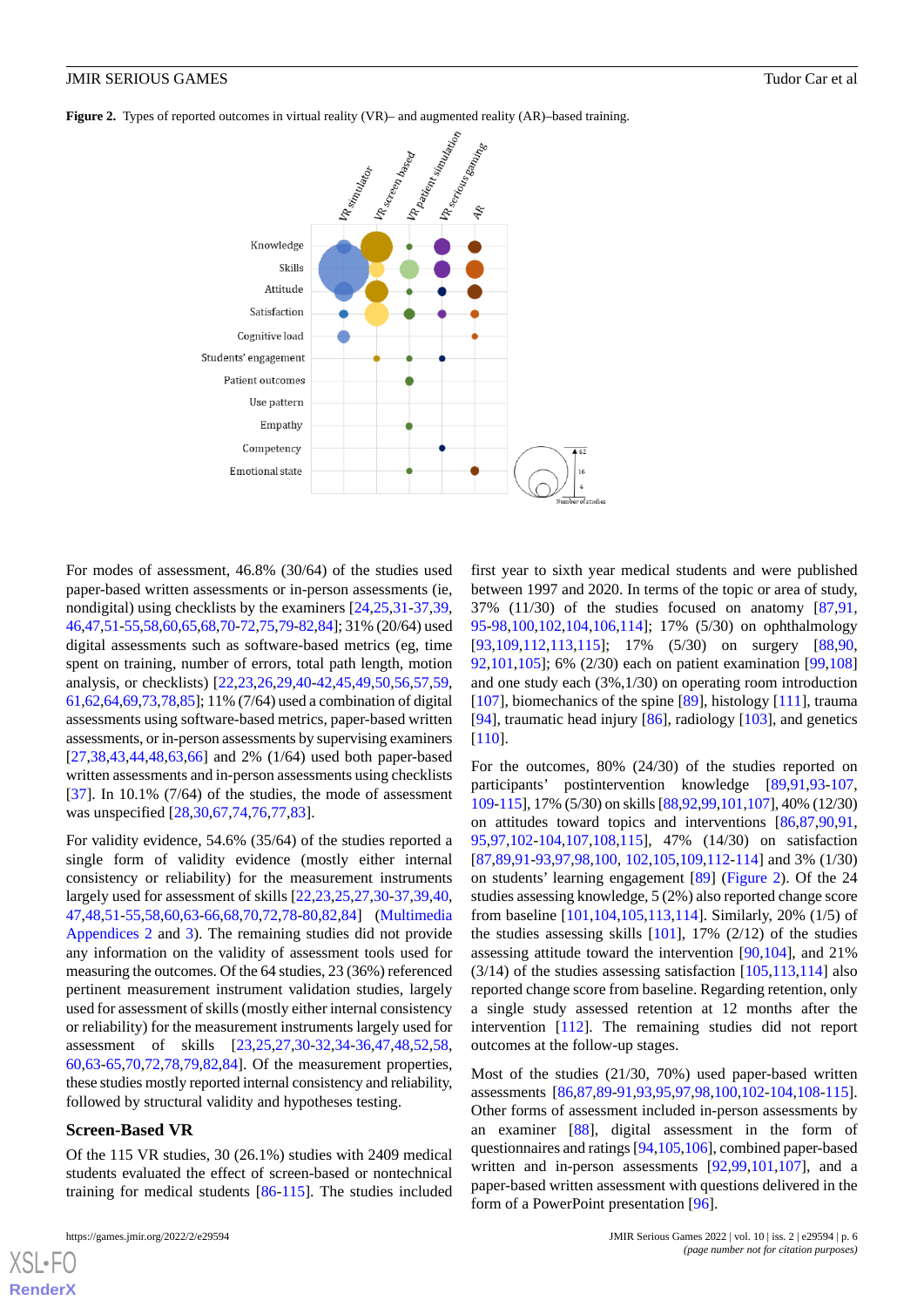Of the 30 studies, 8 (27%) reported at least one form of validity evidence (mostly reliability) for the measurement instruments that were largely used to assess skills [\[88](#page-12-19),[91,](#page-12-17)[92](#page-12-8), [98](#page-13-6)[,99](#page-13-14),[101](#page-13-4)[,107](#page-13-16)[,108\]](#page-13-15). Of these 8 studies, 2 (25%) referenced measurement instrument validation studies, both focusing on skills assessment and reporting on their reliability [\[92](#page-12-8),[101\]](#page-13-4).

#### **VR Patient Simulations**

Of the 115 VR studies, 9 (7.8%) with 782 medical students evaluated the effect of VR-based patient simulations in medical student education simulations [[116-](#page-13-1)[124](#page-14-0)]. Of these 9 studies, 4 (44%) focused on communication skills [\[117](#page-14-12)[-119](#page-14-13),[124](#page-14-0)]; 2 (22%) on pediatric life support [[121,](#page-14-14)[122\]](#page-14-15); and 1 (11%) each on clinical reasoning [\[123](#page-14-16)], internal medicine [\[116](#page-13-1)], and suicide risk assessment [[120\]](#page-14-9) ([Figure 2\)](#page-5-0).

For the outcomes, 11% (1/9) of the studies reported on participants' postintervention knowledge [[122\]](#page-14-15), 100% (9/9) on skills [\[116-](#page-13-1)[124\]](#page-14-0), 33% (3/9) on students' satisfaction [[119](#page-14-13)[,120](#page-14-9),[123\]](#page-14-16), 22% (2/9) on patient-related outcomes (eg, patients' satisfaction)  $[119,120]$  $[119,120]$  $[119,120]$ , and  $11\%$  (1/9) each on attitudes toward the intervention [[124\]](#page-14-0), engagement [\[123\]](#page-14-16), mood changes or emotional state [[124\]](#page-14-0), and empathetic behavior [[117\]](#page-14-12). None of the studies reported change score from baseline or retention data.

For mode of assessment, most of the studies used in-person assessments by an examiner [\[116](#page-13-1)-[120,](#page-14-9)[123](#page-14-16),[124\]](#page-14-0) or paper-based written assessments [[119](#page-14-13),[120](#page-14-9),[122](#page-14-15),[123](#page-14-16)]. Of the 9 studies, 2 (22%) used both paper-based written and in-person assessments by an examiner [\[119](#page-14-13),[120\]](#page-14-9); 1 (11%) used both digital assessments consisting of virtual patients and scoring and in-person assessment by an examiner [\[116](#page-13-1)]; and, finally, 1 (11%) used a combined assessment of digital assessment in the form of a survey, in-person assessment by an examiner, and paper-based written assessment for different outcomes [\[123](#page-14-16)].

Of the 9 studies, 5 (56%) reported at least one form of validity evidence (mostly internal consistency and reliability) for the measurement instruments used to assess skills [[116](#page-13-1)[-120](#page-14-9)] ([Multimedia Appendices 2](#page-8-10) and [3](#page-8-11)). Of these 5 studies, 3 (60%) referenced measurement instrument validation studies: 67% (2/3) focused on assessment of patient satisfaction [[119](#page-14-13)[,120](#page-14-9)] and 33% (1/3) on skills [[118\]](#page-14-8). The measurement properties mentioned in the referenced validation studies were internal consistency and reliability, followed by internal validity.

#### **VR Serious Gaming and Gamification**

Of the 115 studies, 12 (10.4%) with 743 medical students evaluated the effects of VR serious gaming and gamification in medical student education [\[125](#page-14-1)-[136\]](#page-14-2). The studies included participants from the first to fifth year of studies and were published between 2008 and 2020. Regarding the topic or area of study, 25% (3/12) of the studies focused on surgery [[126](#page-14-4)[,129](#page-14-17),[136\]](#page-14-2) and 8% (1/12) each on acute medicine [[131\]](#page-14-18), advanced life support [[132\]](#page-14-6), basic life support [[127\]](#page-14-5), engagement and self-efficacy beliefs [\[128](#page-14-10)], geriatric medicine [[130\]](#page-14-19), laparoscopy [\[135](#page-14-20)], pediatrics [\[133](#page-14-11)], primary care [[134\]](#page-14-7), and urology [\[125](#page-14-1)].

[XSL](http://www.w3.org/Style/XSL)•FO **[RenderX](http://www.renderx.com/)** For the outcomes, 58% (7/12) of the studies reported on participants' postintervention knowledge [\[125](#page-14-1),[127](#page-14-5)[,129](#page-14-17), [130,](#page-14-19)[132](#page-14-6)-[134](#page-14-7)], 58% (7/12) on skills [\[126](#page-14-4),[127](#page-14-5)[,129](#page-14-17), [131,](#page-14-18)[132](#page-14-6),[135,](#page-14-20)[136](#page-14-2)], 17% (2/12) on attitudes toward the intervention and toward the outcomes [[125](#page-14-1)[,132](#page-14-6)], 17% (2/12) on satisfaction [[133,](#page-14-11)[134](#page-14-7)], 8% (1/12) on competencies [\[130](#page-14-19)] and 8% (1/12) on engagement and self-efficacy belief [[128\]](#page-14-10)([Figure](#page-5-0) [2\)](#page-5-0). Of the 7 studies assessing participants'skills, 1 (14%) also reported change score from baseline [\[126](#page-14-4)]. Overall, 25% (3/12) of the studies assessed retention [\[126](#page-14-4),[133](#page-14-11)[,134](#page-14-7)]. Of these 3 studies, 2 (67%) assessing the knowledge outcome also assessed retention from 4 to 6 weeks after the intervention [[133,](#page-14-11)[134](#page-14-7)] and 1 (33%) assessing the skills outcome also assessed retention at 3 weeks after the intervention [\[126](#page-14-4)].

For the assessment methods, most of the included studies used paper-based written assessments [\[125](#page-14-1),[130\]](#page-14-19), in-person assessments by supervising clinicians [[126](#page-14-4)[,131](#page-14-18),[135](#page-14-20)[,136](#page-14-2)], or both assessment methods [[127,](#page-14-5)[129](#page-14-17),[132\]](#page-14-6). Of the 12 studies, 1 (8%) used digital assessments in the form of a questionnaire in addition to paper-based written assessment [\[134](#page-14-7)], 1 (8%) used only digital assessments in the form of a questionnaire [[133\]](#page-14-11), and the mode of assessment in 1 (8%) was not mentioned [[128\]](#page-14-10).

Of the 12 studies, 7 (58%) reported at least one form of validity evidence (mostly internal consistency and reliability) for the measurement instruments that were mainly used to assess knowledge [\[125,](#page-14-1)[126,](#page-14-4)[128-](#page-14-10)[130,](#page-14-19)[133](#page-14-11),[134](#page-14-7)] ([Multimedia Appendices](#page-8-10) [2](#page-8-10) and [3](#page-8-11)). Of these 7 measurement instruments, 4 (57%) were focused on knowledge, 2 (29%) on skills, 2 (29%) on satisfaction, and 1 (14%) each on cognitive load and self-efficacy beliefs. Of the 7 studies, 3 (43%) referenced a measurement instrument validation study [[126,](#page-14-4)[128](#page-14-10),[133\]](#page-14-11). The reported measurement properties included internal consistency (for the skills, engagement, and satisfaction measurement instrument), reliability (for the skills and engagement measurement instrument), structural validity (for the skills and satisfaction measurement instrument), and hypothesis (for the skills measurement instrument).

#### **AR Interventions**

Of the 126 studies, 11 (8.7%) with 448 medical students used an AR intervention to assess the outcomes [\[137](#page-14-3)-[147\]](#page-15-0). The studies included first year to fourth year medical students and were published between 2013 and 2020. The studies covered different topics, including arthroplasty [\[142\]](#page-15-2), facet joint injection [[143\]](#page-15-3), needle insertion [[147\]](#page-15-0), general medicine [\[144](#page-15-4)], forensic medicine [\[137](#page-14-3)], ophthalmology [[140\]](#page-15-5), surgery [\[141](#page-15-6),[145\]](#page-15-7), laparoscopy [[146\]](#page-15-8), and anatomy [\[138](#page-15-9),[139\]](#page-15-1).

The reported outcomes included participants' postintervention knowledge [\[137](#page-14-3)[-139](#page-15-1),[144\]](#page-15-4), skills [\[138](#page-15-9),[140-](#page-15-5)[143](#page-15-3),[145-](#page-15-7)[147\]](#page-15-0), attitudes toward learning experience or intervention [[137](#page-14-3)[,140-](#page-15-5)[142](#page-15-2)[,144](#page-15-4)], satisfaction [\[138](#page-15-9),[146\]](#page-15-8), emotional state , [[137](#page-14-3)[,144\]](#page-15-4) and cognitive load [\[139](#page-15-1)] ([Figure 2\)](#page-5-0). Most studies used paper-based written assessments [\[137](#page-14-3)-[139,](#page-15-1)[144](#page-15-4)] or in-person assessments by examiners [\[143](#page-15-3),[147\]](#page-15-0) or both approaches  $[140, 142, 146]$  $[140, 142, 146]$  $[140, 142, 146]$  $[140, 142, 146]$ . Of the 11 studies, 1 (9%) used both digital and paper-based written assessments [\[141](#page-15-6)] and 1 (9%) used digital assessment in the form of software-based metrics [[145\]](#page-15-7). Of the 8 studies assessing a skills outcome, 2 (25%) also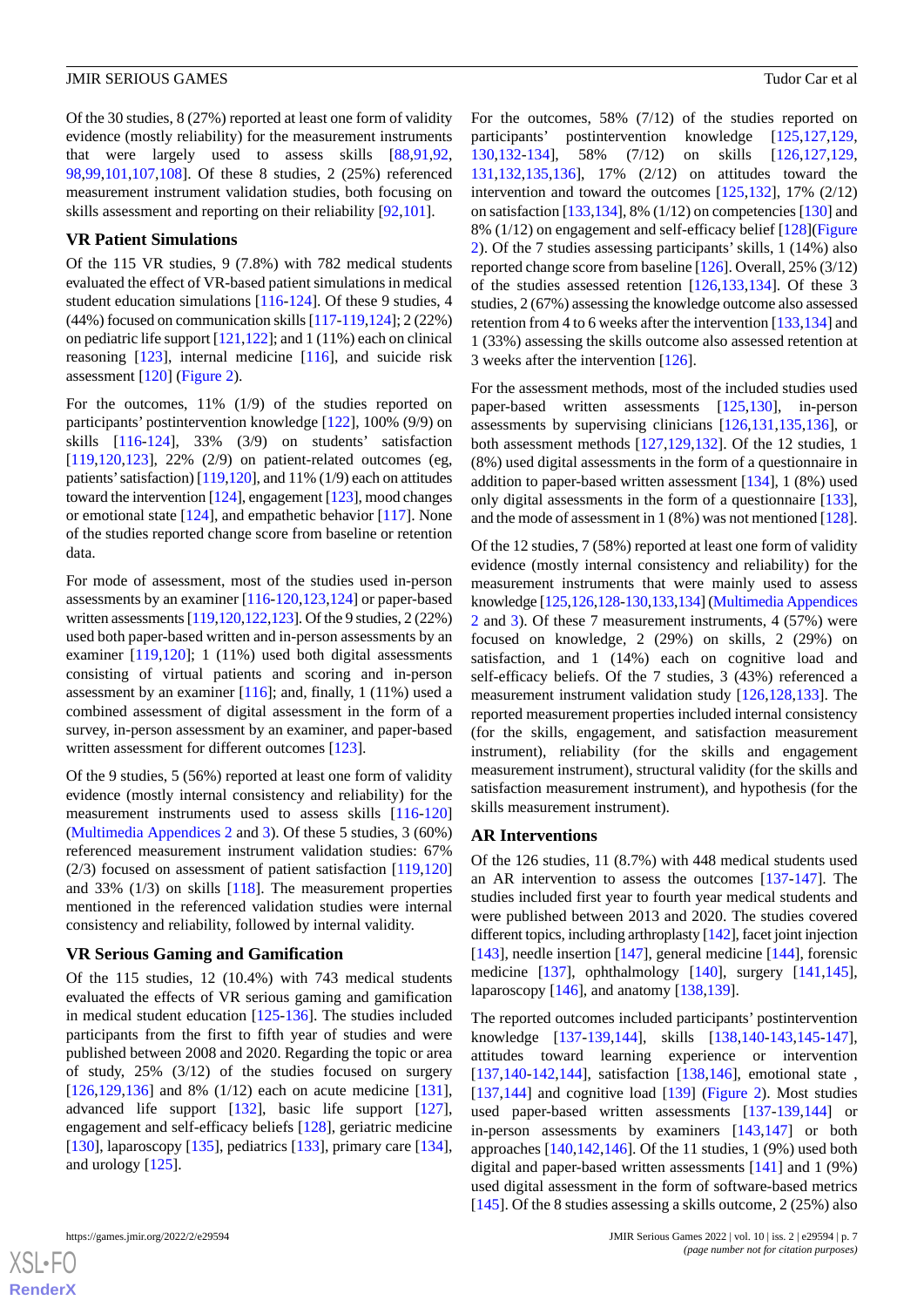reported change score from baseline [[138,](#page-15-9)[145](#page-15-7)]. Similarly, of the 6 studies assessing knowledge and satisfaction, 1 (17%) also reported change score from baseline [\[138](#page-15-9)]. In terms of retention, only 25% (1/4) of the studies assessing knowledge also reported retention 2 weeks after the intervention [[144](#page-15-4)].

Of the 11 studies, 6 (55%) reported at least one form of validity evidence (mostly internal consistency) for a variety of measurement instruments used [\[137](#page-14-3)-[140,](#page-15-5)[144](#page-15-4),[145\]](#page-15-7). These measurement instruments were used to assess knowledge in 18% (2/11) of the studies, attitudes in 18% (2/11), and emotional state in 18% (2/11), whereas in 9% (1/11) of the studies each, skills, cognitive load, and visuospatial assessment were assessed. None of the studies provided references for validation of the instruments used to measure the outcomes.

#### **MR Interventions**

None of the included studies assessed the effectiveness of MR interventions in medical student education.

# *Discussion*

#### **Principal Findings**

In this review, we assessed and mapped the choice of outcomes, measurement instruments, and the prevalence of measurement instruments with validity evidence in RCTs on the use of ER technologies in undergraduate medical education. Among the 126 included studies, we found 115 (91.3%) RCTs on different forms of VR, 11 (8.7%) articles on AR simulations, and no RCTs on MR in medical student education. The included studies often reported only a single outcome and immediate postintervention assessments. The types of reported outcomes varied across different types of VR and AR simulations. Participants'skills were the most common outcomes measured in studies on VR simulators, VR patient simulations, and AR. Participants' knowledge was the most common outcome measured in studies on screen-based VR and VR serious games. Other more commonly reported primary outcomes were participants' attitudes toward the intervention or topic and satisfaction with the intervention. More than half of the studies on VR simulators, VR patient simulations, VR serious gaming, and AR as well as only a quarter of the studies on screen-based VR reported at least one form of validity evidence. The most common validity evidence for the measurement instruments used were internal consistency and reliability. Most of the studies used nondigital assessment methods such as paper-based written or in-person assessments by an examiner.

#### **Comparison With Existing Literature**

There is a lack of standardization regarding the choice of outcomes and assessments in RCTs focusing on ER for medical student education. The findings are in line with published reviews focusing on the effectiveness of digital education for pre- and postregistration health professionals [\[1](#page-8-0),[131,](#page-14-18)[148](#page-15-10)].

Our review shows a diversity of outcomes and measurement instruments used in trials on ER in medical education. Reporting of a limited set of outcomes, immediate postintervention data, and the use of measurement instruments lacking validity evidence is common in RCTs on different digital health

professions education modalities. However, the choice of appropriate outcomes as well as robust measurement instruments to assess these outcomes is essential when designing trials. It is also important that the chosen outcomes are relevant to key stakeholders who will be able to influence policy and practice. This can be achieved through the development and use of an agreed standardized collection of outcomes and measurement instruments [\[21](#page-9-11)].

#### **Strengths and Limitations**

In our review, we used a comprehensive search strategy for 7 major bibliographic databases and gray literature sources without language limitations to identify relevant studies. We covered the search period starting from 1990 onward to include all available RCTs on VR-, AR-, and MR-based trainings in medical student education. We performed the screening and data extraction in parallel and independently to ensure reliability of our findings.

There are also some limitations to our study. We performed a descriptive analysis and mapping of outcomes and validity evidence for the measurement instruments used. A more in-depth analysis of the types of validity evidence used was not feasible because of limited information in the included studies. We aimed to complement this by searching for, and including, additional information on validity evidence from validation studies referenced in the included studies. However, information provided in these referenced validation studies was also often limited. We acknowledge that some of the mentioned measurement instruments may have validity evidence not reported in the included RCT papers or for which no validity study was referenced. Furthermore, the reporting of validity evidence in the included RCTs and validation studies may be incomplete and not reflect all validity evidence for a particular measurement instrument. Finally, to determine the validity evidence for the measurement instruments used in the included trials, we used COSMIN, an established taxonomy of measurement properties. Although COSMIN was originally developed for health outcome measurement instruments, it is also applicable to other types of outcomes. However, there are other validity frameworks that were developed primarily for education and may be more appropriate for future analysis of medical education outcomes [\[9](#page-8-8),[149\]](#page-15-11).

#### **Future Recommendations**

Future studies should aim to include a broader set of outcomes, report change score from baseline, and assess learning retention. They should also aim to use measurement instruments with validity evidence. We list those used in the included trials in [Multimedia Appendix 3.](#page-8-11) Most of the measurement instruments with validity evidence were used to assess participants' skills. There is a need for greater use or adaptation of existing measurement instruments with validity evidence and potentially also development of new ones assessing other relevant outcomes such as attitudes and satisfaction. In addition, digital technology offers diverse and potentially more efficient approaches to assessment and should be more extensively explored and applied in this area. This is particularly relevant given the pervasive and sudden shift to remote teaching because of the COVID-19 pandemic.

```
XS\cdotFC
RenderX
```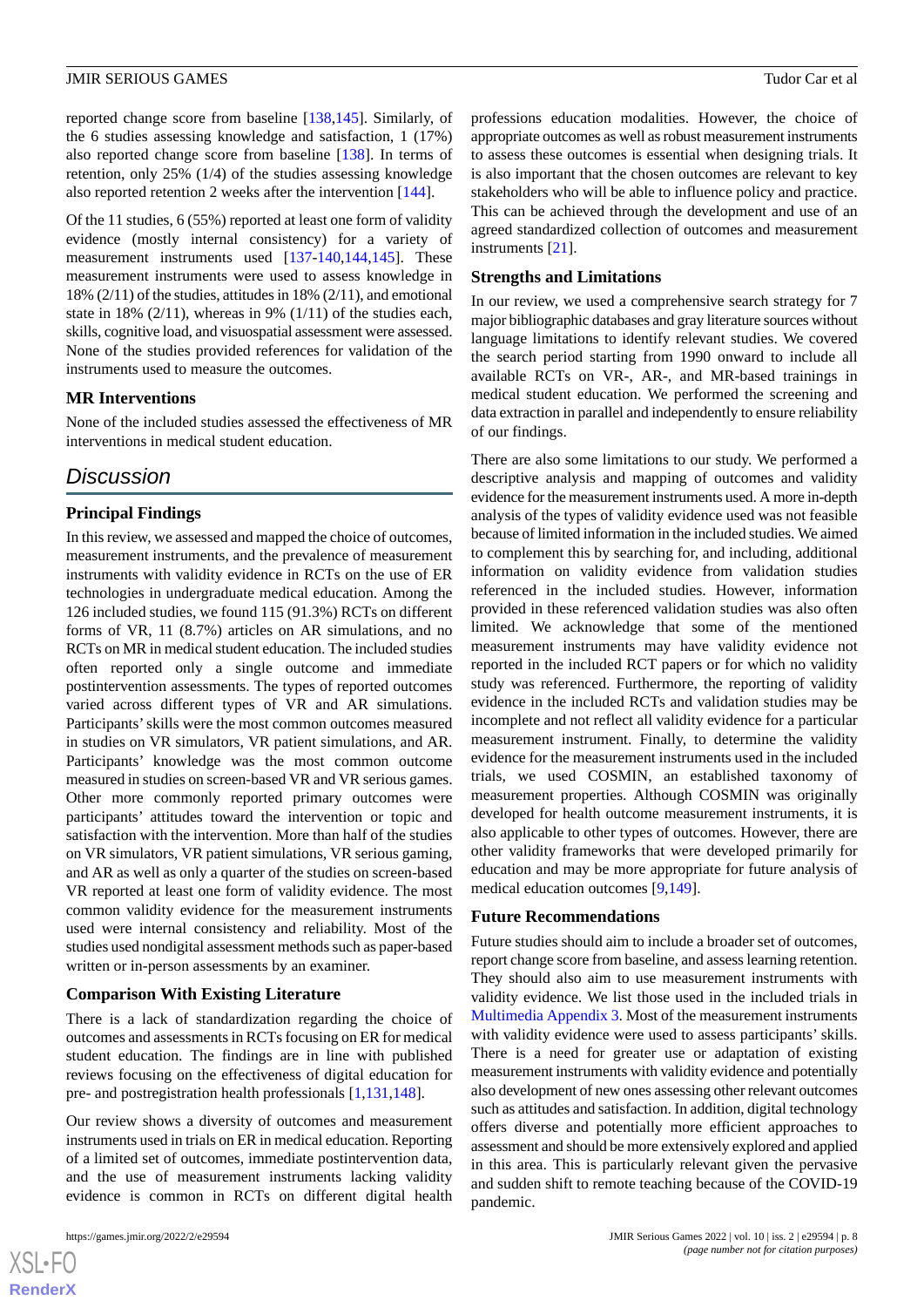# **Conclusions**

Studies on the use of VR and AR in undergraduate medical education often report a limited set of outcomes, mostly knowledge and skills, and usually immediate postintervention assessment data. The use of measurement instruments with

validity evidence for outcomes other than skills is limited, as is the use of digital forms of assessment. Future studies should report a broader set of outcomes, change score from baseline, and retention data, as well as use measurement instruments with validity evidence.

### **Acknowledgments**

The authors would like to acknowledge funding support from Nanyang Technological University, Singapore. The authors are also grateful to Ms Yasmin Munro for her assistance with our search strategy.

# **Authors' Contributions**

LTC conceived the idea for the review. BMK, AT, and TEF screened the studies. BMK, AT, TEF, and SV extracted and analyzed the data from the eligible studies. BMK and LTC wrote the review, and LTC provided methodological guidance. SK, CA, and NC critically revised the paper.

# **Conflicts of Interest**

<span id="page-8-9"></span>None declared.

# **Multimedia Appendix 1**

<span id="page-8-10"></span>MEDLINE (Ovid) search strategy. [[DOCX File , 21 KB](https://jmir.org/api/download?alt_name=games_v10i2e29594_app1.docx&filename=8db1cc0b41d1258d0b2187a190ab3e3a.docx)-[Multimedia Appendix 1\]](https://jmir.org/api/download?alt_name=games_v10i2e29594_app1.docx&filename=8db1cc0b41d1258d0b2187a190ab3e3a.docx)

# **Multimedia Appendix 2**

<span id="page-8-11"></span>Characteristics of the included studies. [[DOCX File , 47 KB](https://jmir.org/api/download?alt_name=games_v10i2e29594_app2.docx&filename=11c1c104bce756872b9d87f07d4295aa.docx)-[Multimedia Appendix 2\]](https://jmir.org/api/download?alt_name=games_v10i2e29594_app2.docx&filename=11c1c104bce756872b9d87f07d4295aa.docx)

# **Multimedia Appendix 3**

<span id="page-8-0"></span>Types and number of reported outcomes and measurement instruments with validity in the included studies. [[DOCX File , 27 KB](https://jmir.org/api/download?alt_name=games_v10i2e29594_app3.docx&filename=4067d3a9c392883b740bcea18106dc90.docx)-[Multimedia Appendix 3\]](https://jmir.org/api/download?alt_name=games_v10i2e29594_app3.docx&filename=4067d3a9c392883b740bcea18106dc90.docx)

# <span id="page-8-1"></span>**References**

- <span id="page-8-2"></span>1. Kyaw BM, Saxena N, Posadzki P, Vseteckova J, Nikolaou CK, George PP, et al. Virtual reality for health professions education: systematic review and meta-analysis by the digital health education collaboration. J Med Internet Res 2019 Jan 22;21(1):e12959 [\[FREE Full text](https://www.jmir.org/2019/1/e12959/)] [doi: [10.2196/12959\]](http://dx.doi.org/10.2196/12959) [Medline: [30668519\]](http://www.ncbi.nlm.nih.gov/entrez/query.fcgi?cmd=Retrieve&db=PubMed&list_uids=30668519&dopt=Abstract)
- <span id="page-8-3"></span>2. George PP, Papachristou N, Belisario JM, Wang W, Wark PA, Cotic Z, et al. Online eLearning for undergraduates in health professions: a systematic review of the impact on knowledge, skills, attitudes and satisfaction. J Glob Health 2014 Jun;4(1):010406 [\[FREE Full text\]](https://doi.org/10.7189/jogh.04.010406) [doi: [10.7189/jogh.04.010406](http://dx.doi.org/10.7189/jogh.04.010406)] [Medline: [24976965\]](http://www.ncbi.nlm.nih.gov/entrez/query.fcgi?cmd=Retrieve&db=PubMed&list_uids=24976965&dopt=Abstract)
- <span id="page-8-5"></span><span id="page-8-4"></span>3. McGaghie WC, Issenberg SB, Petrusa ER, Scalese RJ. A critical review of simulation-based medical education research: 2003-2009. Med Educ 2010 Jan;44(1):50-63. [doi: [10.1111/j.1365-2923.2009.03547.x\]](http://dx.doi.org/10.1111/j.1365-2923.2009.03547.x) [Medline: [20078756\]](http://www.ncbi.nlm.nih.gov/entrez/query.fcgi?cmd=Retrieve&db=PubMed&list_uids=20078756&dopt=Abstract)
- 4. Harden RM. Outcome-Based Education: the future is today. Med Teach 2007 Sep;29(7):625-629. [doi: [10.1080/01421590701729930\]](http://dx.doi.org/10.1080/01421590701729930) [Medline: [18236247\]](http://www.ncbi.nlm.nih.gov/entrez/query.fcgi?cmd=Retrieve&db=PubMed&list_uids=18236247&dopt=Abstract)
- <span id="page-8-6"></span>5. Epstein RM. Assessment in medical education. N Engl J Med 2007 Jan 25;356(4):387-396. [doi: [10.1056/NEJMra054784](http://dx.doi.org/10.1056/NEJMra054784)] [Medline: [17251535](http://www.ncbi.nlm.nih.gov/entrez/query.fcgi?cmd=Retrieve&db=PubMed&list_uids=17251535&dopt=Abstract)]
- <span id="page-8-7"></span>6. American Educational Research Association, American Psychological Association, National Council on Measurement in Education. Standards for Educational and Psychological Testing. Washington, DC, US: American Educational Research Association; 2014.
- <span id="page-8-8"></span>7. Ratanawongsa N, Thomas PA, Marinopoulos SS, Dorman T, Wilson LM, Ashar BH, et al. The reported validity and reliability of methods for evaluating continuing medical education: a systematic review. Acad Med 2008 Mar;83(3):274-283. [doi: [10.1097/ACM.0b013e3181637925\]](http://dx.doi.org/10.1097/ACM.0b013e3181637925) [Medline: [18316877](http://www.ncbi.nlm.nih.gov/entrez/query.fcgi?cmd=Retrieve&db=PubMed&list_uids=18316877&dopt=Abstract)]
- 8. Cook DA, Brydges R, Zendejas B, Hamstra SJ, Hatala R. Technology-enhanced simulation to assess health professionals: a systematic review of validity evidence, research methods, and reporting quality. Acad Med 2013 Jun;88(6):872-883. [doi: [10.1097/ACM.0b013e31828ffdcf](http://dx.doi.org/10.1097/ACM.0b013e31828ffdcf)] [Medline: [23619073](http://www.ncbi.nlm.nih.gov/entrez/query.fcgi?cmd=Retrieve&db=PubMed&list_uids=23619073&dopt=Abstract)]
- 9. Kane MT. Validating the Interpretations and Uses of Test Scores. Journal of Educational Measurement 2013 Mar 14;50(1):1-73. [doi: [10.1111/jedm.12000](http://dx.doi.org/10.1111/jedm.12000)]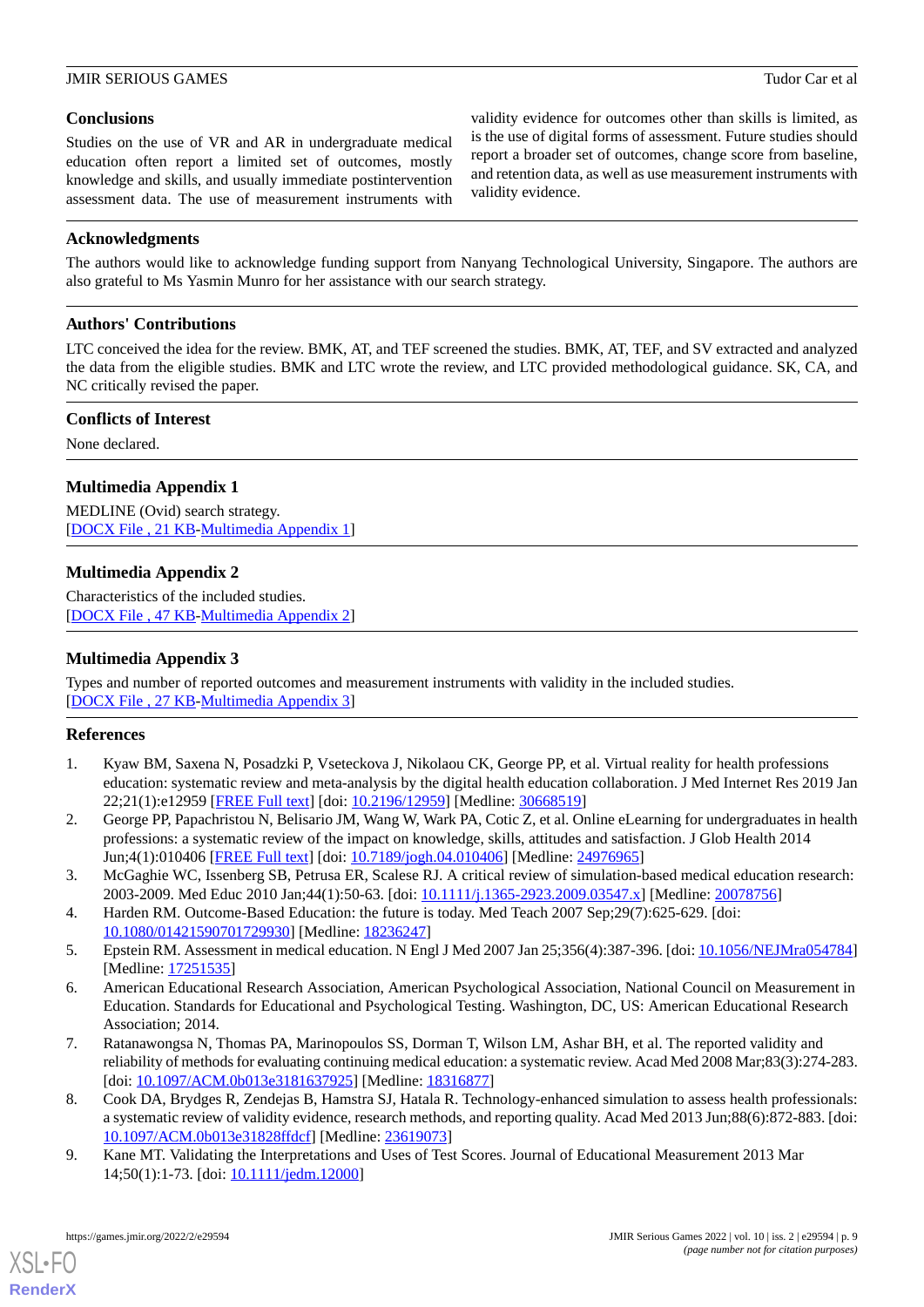- <span id="page-9-0"></span>10. Liberati A, Altman DG, Tetzlaff J, Mulrow C, Gøtzsche PC, Ioannidis JPA, et al. The PRISMA statement for reporting systematic reviews and meta-analyses of studies that evaluate healthcare interventions: explanation and elaboration. BMJ 2009 Jul 21;339:b2700 [[FREE Full text](http://europepmc.org/abstract/MED/19622552)] [doi: [10.1136/bmj.b2700\]](http://dx.doi.org/10.1136/bmj.b2700) [Medline: [19622552](http://www.ncbi.nlm.nih.gov/entrez/query.fcgi?cmd=Retrieve&db=PubMed&list_uids=19622552&dopt=Abstract)]
- <span id="page-9-1"></span>11. Moher D, Liberati A, Tetzlaff J, Altman DG, PRISMA Group. Preferred reporting items for systematic reviews and meta-analyses: the PRISMA statement. PLoS Med 2009 Jul 21;6(7):e1000097 [[FREE Full text](https://dx.plos.org/10.1371/journal.pmed.1000097)] [doi: [10.1371/journal.pmed.1000097](http://dx.doi.org/10.1371/journal.pmed.1000097)] [Medline: [19621072](http://www.ncbi.nlm.nih.gov/entrez/query.fcgi?cmd=Retrieve&db=PubMed&list_uids=19621072&dopt=Abstract)]
- <span id="page-9-3"></span><span id="page-9-2"></span>12. eLearning for undergraduate health professional education: A systematic review informing a radical transformation of health workforce development. World Health Organization. 2015. URL: [https://www.who.int/hrh/documents/](https://www.who.int/hrh/documents/14126-eLearningReport.pdf) [14126-eLearningReport.pdf](https://www.who.int/hrh/documents/14126-eLearningReport.pdf) [accessed 2022-04-03]
- 13. International Standard Classification of Education: Fields of education and training 2013 (ISCED-F 2013). Unesco Institute for Statistics. 2014. URL: [http://uis.unesco.org/sites/default/files/documents/](http://uis.unesco.org/sites/default/files/documents/international-standard-classification-of-education-fields-of-education-and-training-2013-detailed-field-descriptions-2015-en.pdf) [international-standard-classification-of-education-fields-of-education-and-training-2013-detailed-field-descriptions-2015-en.](http://uis.unesco.org/sites/default/files/documents/international-standard-classification-of-education-fields-of-education-and-training-2013-detailed-field-descriptions-2015-en.pdf) [pdf](http://uis.unesco.org/sites/default/files/documents/international-standard-classification-of-education-fields-of-education-and-training-2013-detailed-field-descriptions-2015-en.pdf) [accessed 2022-04-06]
- <span id="page-9-5"></span><span id="page-9-4"></span>14. Strangman N, Hall T, Meyer A. Virtual Reality/Computer Simulations and the Implications for UDL Implementation. National Center on Accessing the General Curriculum. 2003. URL: [https://ccie.ucf.edu/wp-content/uploads/sites/8/2018/](https://ccie.ucf.edu/wp-content/uploads/sites/8/2018/02/VirtualRealityUDL.pdf) [02/VirtualRealityUDL.pdf](https://ccie.ucf.edu/wp-content/uploads/sites/8/2018/02/VirtualRealityUDL.pdf) [accessed 2022-04-06]
- <span id="page-9-6"></span>15. Mantovani F, Castelnuovo G, Gaggioli A, Riva G. Virtual reality training for health-care professionals. Cyberpsychol Behav 2003 Aug;6(4):389-395. [doi: [10.1089/109493103322278772](http://dx.doi.org/10.1089/109493103322278772)] [Medline: [14511451](http://www.ncbi.nlm.nih.gov/entrez/query.fcgi?cmd=Retrieve&db=PubMed&list_uids=14511451&dopt=Abstract)]
- <span id="page-9-7"></span>16. Ellaway R, Candler C, Greene P, Smothers V. An Architectural Model for MedBiquitous Virtual Patients. MedBiquitous. 2006. URL: <http://groups.medbiq.org/medbiq/display/VPWG/MedBiquitous+Virtual+Patient+Architecture> [accessed 2022-04-06]
- <span id="page-9-8"></span>17. Zhu E, Hadadgar A, Masiello I, Zary N. Augmented reality in healthcare education: an integrative review. PeerJ 2014;2:e469 [[FREE Full text](https://doi.org/10.7717/peerj.469)] [doi: [10.7717/peerj.469](http://dx.doi.org/10.7717/peerj.469)] [Medline: [25071992](http://www.ncbi.nlm.nih.gov/entrez/query.fcgi?cmd=Retrieve&db=PubMed&list_uids=25071992&dopt=Abstract)]
- <span id="page-9-9"></span>18. Tepper OM, Rudy HL, Lefkowitz A, Weimer KA, Marks SM, Stern CS, et al. Mixed Reality with HoloLens: Where Virtual Reality Meets Augmented Reality in the Operating Room. Plast Reconstr Surg 2017 Nov;140(5):1066-1070. [doi: [10.1097/PRS.0000000000003802](http://dx.doi.org/10.1097/PRS.0000000000003802)] [Medline: [29068946\]](http://www.ncbi.nlm.nih.gov/entrez/query.fcgi?cmd=Retrieve&db=PubMed&list_uids=29068946&dopt=Abstract)
- <span id="page-9-10"></span>19. Flavián C, Ibáñez-Sánchez S, Orús C. The impact of virtual, augmented and mixed reality technologies on the customer experience. Journal of Business Research 2019 Jul;100(4):547-560. [doi: [10.1016/j.jbusres.2018.10.050](http://dx.doi.org/10.1016/j.jbusres.2018.10.050)] [Medline: [23725941\]](http://www.ncbi.nlm.nih.gov/entrez/query.fcgi?cmd=Retrieve&db=PubMed&list_uids=23725941&dopt=Abstract)
- <span id="page-9-11"></span>20. Law GC, Apfelbacher C, Posadzki PP, Kemp S, Tudor Car L. Choice of outcomes and measurement instruments in randomised trials on eLearning in medical education: a systematic mapping review protocol. Syst Rev 2018 May 17;7(1):75 [[FREE Full text](https://systematicreviewsjournal.biomedcentral.com/articles/10.1186/s13643-018-0739-0)] [doi: [10.1186/s13643-018-0739-0\]](http://dx.doi.org/10.1186/s13643-018-0739-0) [Medline: [29776434](http://www.ncbi.nlm.nih.gov/entrez/query.fcgi?cmd=Retrieve&db=PubMed&list_uids=29776434&dopt=Abstract)]
- <span id="page-9-12"></span>21. Mokkink LB, Terwee CB, Patrick DL, Alonso J, Stratford PW, Knol DL, et al. The COSMIN study reached international consensus on taxonomy, terminology, and definitions of measurement properties for health-related patient-reported outcomes. J Clin Epidemiol 2010 Jul;63(7):737-745. [doi: [10.1016/j.jclinepi.2010.02.006\]](http://dx.doi.org/10.1016/j.jclinepi.2010.02.006) [Medline: [20494804\]](http://www.ncbi.nlm.nih.gov/entrez/query.fcgi?cmd=Retrieve&db=PubMed&list_uids=20494804&dopt=Abstract)
- <span id="page-9-17"></span><span id="page-9-13"></span>22. Aggarwal R, Grantcharov T, Moorthy K, Hance J, Darzi A. A competency-based virtual reality training curriculum for the acquisition of laparoscopic psychomotor skill. Am J Surg 2006 Jan;191(1):128-133. [doi: [10.1016/j.amjsurg.2005.10.014](http://dx.doi.org/10.1016/j.amjsurg.2005.10.014)] [Medline: [16399123](http://www.ncbi.nlm.nih.gov/entrez/query.fcgi?cmd=Retrieve&db=PubMed&list_uids=16399123&dopt=Abstract)]
- <span id="page-9-14"></span>23. Ahad S, Boehler M, Schwind CJ, Hassan I. The effect of model fidelity on colonoscopic skills acquisition. A randomized controlled study. J Surg Educ 2013 May;70(4):522-527. [doi: [10.1016/j.jsurg.2013.02.010\]](http://dx.doi.org/10.1016/j.jsurg.2013.02.010) [Medline: [23725941\]](http://www.ncbi.nlm.nih.gov/entrez/query.fcgi?cmd=Retrieve&db=PubMed&list_uids=23725941&dopt=Abstract)
- <span id="page-9-19"></span>24. Ahlberg G, Heikkinen T, Iselius L, Leijonmarck C, Rutqvist J, Arvidsson D. Does training in a virtual reality simulator improve surgical performance? Surg Endosc 2002 Jan;16(1):126-129. [doi: [10.1007/s00464-001-9025-6\]](http://dx.doi.org/10.1007/s00464-001-9025-6) [Medline: [11961622](http://www.ncbi.nlm.nih.gov/entrez/query.fcgi?cmd=Retrieve&db=PubMed&list_uids=11961622&dopt=Abstract)]
- <span id="page-9-15"></span>25. Andersen SAW, Konge L, Cayé-Thomasen P, Sørensen MS. Learning Curves of Virtual Mastoidectomy in Distributed and Massed Practice. JAMA Otolaryngol Head Neck Surg 2015 Oct;141(10):913-918. [doi: [10.1001/jamaoto.2015.1563](http://dx.doi.org/10.1001/jamaoto.2015.1563)] [Medline: [26334610](http://www.ncbi.nlm.nih.gov/entrez/query.fcgi?cmd=Retrieve&db=PubMed&list_uids=26334610&dopt=Abstract)]
- <span id="page-9-18"></span>26. Bergqvist J, Person A, Vestergaard A, Grauslund J. Establishment of a validated training programme on the Eyesi cataract simulator. A prospective randomized study. Acta Ophthalmol 2014 Nov 13;92(7):629-634 [\[FREE Full text\]](https://doi.org/10.1111/aos.12383) [doi: [10.1111/aos.12383\]](http://dx.doi.org/10.1111/aos.12383) [Medline: [24612448](http://www.ncbi.nlm.nih.gov/entrez/query.fcgi?cmd=Retrieve&db=PubMed&list_uids=24612448&dopt=Abstract)]
- <span id="page-9-20"></span>27. Bjerrum F, Sorensen JL, Konge L, Rosthøj S, Lindschou J, Ottesen B, et al. Randomized trial to examine procedure-to-procedure transfer in laparoscopic simulator training. Br J Surg 2016 Jan;103(1):44-50. [doi: [10.1002/bjs.9966](http://dx.doi.org/10.1002/bjs.9966)] [Medline: [26511775](http://www.ncbi.nlm.nih.gov/entrez/query.fcgi?cmd=Retrieve&db=PubMed&list_uids=26511775&dopt=Abstract)]
- <span id="page-9-16"></span>28. Bowyer CMW, Liu AV, Bonar JP. Validation of SimPL -- a simulator for diagnostic peritoneal lavage training. Stud Health Technol Inform 2005;111:64-67. [Medline: [15718700](http://www.ncbi.nlm.nih.gov/entrez/query.fcgi?cmd=Retrieve&db=PubMed&list_uids=15718700&dopt=Abstract)]
- 29. Bowyer MW, Pimentel EA, Fellows JB, Scofield RL, Ackerman VL, Horne PE, et al. Teaching intravenous cannulation to medical students: comparative analysis of two simulators and two traditional educational approaches. Stud Health Technol Inform 2005;111:57-63. [Medline: [15718699\]](http://www.ncbi.nlm.nih.gov/entrez/query.fcgi?cmd=Retrieve&db=PubMed&list_uids=15718699&dopt=Abstract)
- 30. Brunckhorst O, Shahid S, Aydin A, McIlhenny C, Khan S, Raza S, et al. MP22-09 DEVELOPMENT AND VALIDATION OF AN INTEGRATED SKILLS CURRICULUM WITHIN URETEROSCOPY– A RANDOMISED CONTROLLED TRIAL. Journal of Urology 2015 Apr;193(4S):1018-1025. [doi: [10.1016/j.juro.2015.02.1021](http://dx.doi.org/10.1016/j.juro.2015.02.1021)] [Medline: [19616797](http://www.ncbi.nlm.nih.gov/entrez/query.fcgi?cmd=Retrieve&db=PubMed&list_uids=19616797&dopt=Abstract)]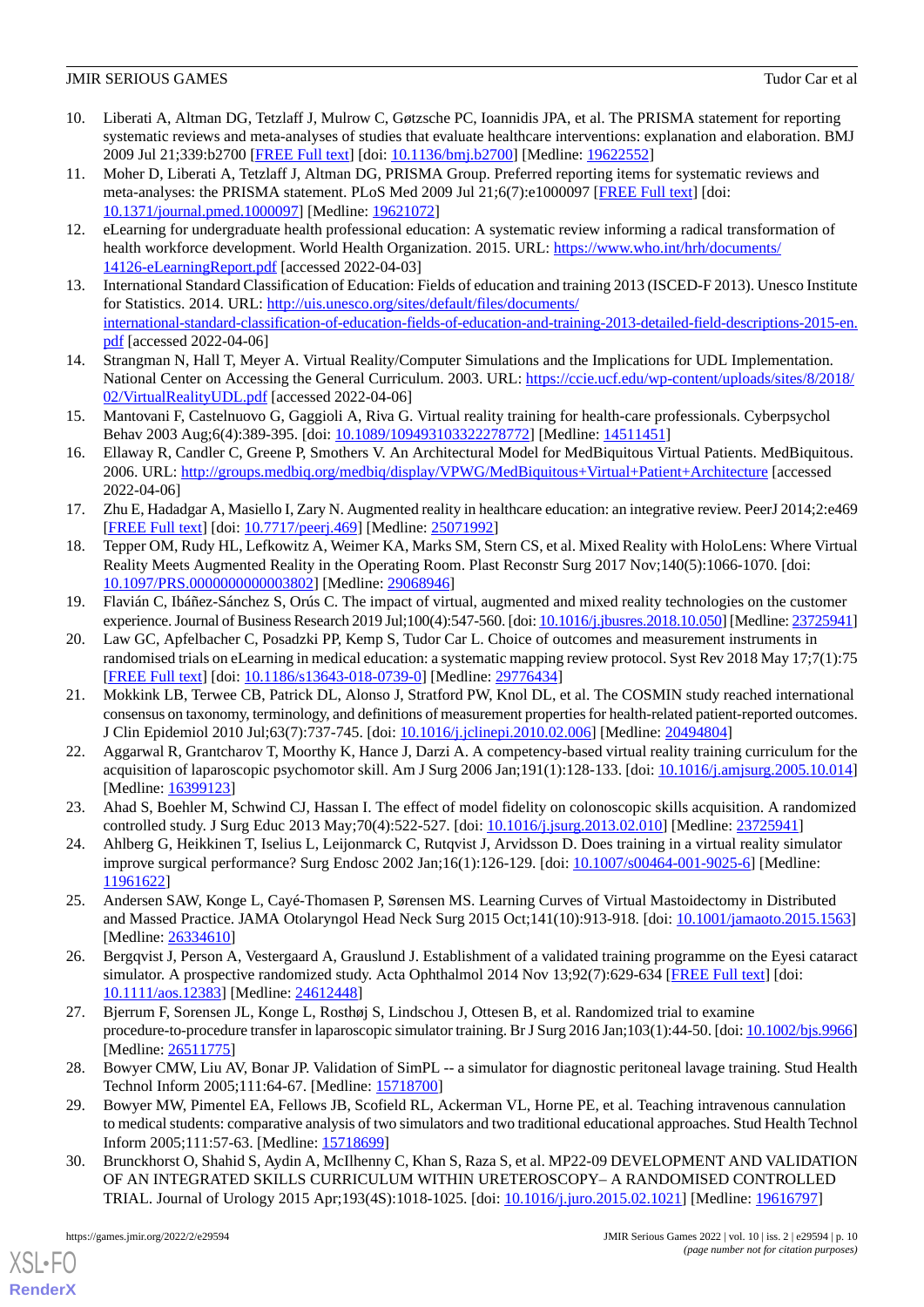- <span id="page-10-7"></span>31. Van Bruwaene S, Schijven MP, Napolitano D, De Win G, Miserez M. Porcine cadaver organ or virtual-reality simulation training for laparoscopic cholecystectomy: a randomized, controlled trial. J Surg Educ 2015 Oct;72(3):483-490. [doi: [10.1016/j.jsurg.2014.11.015](http://dx.doi.org/10.1016/j.jsurg.2014.11.015)] [Medline: [25555673](http://www.ncbi.nlm.nih.gov/entrez/query.fcgi?cmd=Retrieve&db=PubMed&list_uids=25555673&dopt=Abstract)]
- <span id="page-10-2"></span>32. Brydges R, Carnahan H, Rose D, Rose L, Dubrowski A. Coordinating Progressive Levels of Simulation Fidelity to Maximize Educational Benefit. Academic Medicine 2010 Dec 13;85(5):806-812. [doi: [10.1097/acm.0b013e3181d7aabd](http://dx.doi.org/10.1097/acm.0b013e3181d7aabd)] [Medline: [23493565](http://www.ncbi.nlm.nih.gov/entrez/query.fcgi?cmd=Retrieve&db=PubMed&list_uids=23493565&dopt=Abstract)]
- <span id="page-10-15"></span><span id="page-10-3"></span>33. Bube S, Dagnaes-Hansen J, Mahmood O, Rohrsted M, Bjerrum F, Salling L, et al. Simulation-based training for flexible cystoscopy - A randomized trial comparing two approaches. Heliyon 2020 Jan;6(1):e03086 [[FREE Full text](https://linkinghub.elsevier.com/retrieve/pii/S2405-8440(19)36745-3)] [doi: [10.1016/j.heliyon.2019.e03086\]](http://dx.doi.org/10.1016/j.heliyon.2019.e03086) [Medline: [31922043](http://www.ncbi.nlm.nih.gov/entrez/query.fcgi?cmd=Retrieve&db=PubMed&list_uids=31922043&dopt=Abstract)]
- <span id="page-10-0"></span>34. Chou DS, Abdelshehid C, Clayman RV, McDougall EM. Comparison of results of virtual-reality simulator and training model for basic ureteroscopy training. J Endourol 2006 Apr;20(4):266-271 [[FREE Full text](https://doi.org/10.1111/j.1755-3768.2010.02028.x)] [doi: [10.1089/end.2006.20.266](http://dx.doi.org/10.1089/end.2006.20.266)] [Medline: [16646655](http://www.ncbi.nlm.nih.gov/entrez/query.fcgi?cmd=Retrieve&db=PubMed&list_uids=16646655&dopt=Abstract)]
- <span id="page-10-1"></span>35. da Cruz JAS, Dos Reis ST, Cunha Frati RM, Duarte RJ, Nguyen H, Srougi M, et al. Does Warm-Up Training in a Virtual Reality Simulator Improve Surgical Performance? A Prospective Randomized Analysis. J Surg Educ 2016 Oct;73(6):974-978. [doi: [10.1016/j.jsurg.2016.04.020\]](http://dx.doi.org/10.1016/j.jsurg.2016.04.020) [Medline: [27233673\]](http://www.ncbi.nlm.nih.gov/entrez/query.fcgi?cmd=Retrieve&db=PubMed&list_uids=27233673&dopt=Abstract)
- <span id="page-10-6"></span>36. da Cruz JAS, Sandy NS, Passerotti CC, Nguyen H, Antunes AA, Dos Reis ST, et al. Does training laparoscopic skills in a virtual reality simulator improve surgical performance? J Endourol 2010 Nov;24(11):1845-1849. [doi: [10.1089/end.2010.0328\]](http://dx.doi.org/10.1089/end.2010.0328) [Medline: [20958203](http://www.ncbi.nlm.nih.gov/entrez/query.fcgi?cmd=Retrieve&db=PubMed&list_uids=20958203&dopt=Abstract)]
- <span id="page-10-8"></span>37. De La Garza JR, Schmidt MW, Kowalewski K, Benner K, Müller PC, Kenngott HG, et al. Does rating with a checklist improve the effect of E-learning for cognitive and practical skills in bariatric surgery? A rater-blinded, randomized-controlled trial. Surg Endosc 2019 May;33(5):1532-1543. [doi: [10.1007/s00464-018-6441-4\]](http://dx.doi.org/10.1007/s00464-018-6441-4) [Medline: [30209607](http://www.ncbi.nlm.nih.gov/entrez/query.fcgi?cmd=Retrieve&db=PubMed&list_uids=30209607&dopt=Abstract)]
- <span id="page-10-13"></span>38. Eldred-Evans D, Grange P, Cheang A, Yamamoto H, Ayis S, Mulla M, et al. Using the mind as a simulator: a randomized controlled trial of mental training. J Surg Educ 2013 Apr 23;70(4):544-551. [doi: [10.1016/j.jsurg.2013.04.003\]](http://dx.doi.org/10.1016/j.jsurg.2013.04.003) [Medline: [23725944](http://www.ncbi.nlm.nih.gov/entrez/query.fcgi?cmd=Retrieve&db=PubMed&list_uids=23725944&dopt=Abstract)]
- <span id="page-10-9"></span>39. Frithioff A, Frendø M, Mikkelsen PT, Sørensen MS, Andersen SAW. Ultra-high-fidelity virtual reality mastoidectomy simulation training: a randomized, controlled trial. Eur Arch Otorhinolaryngol 2020 May;277(5):1335-1341. [doi: [10.1007/s00405-020-05858-3\]](http://dx.doi.org/10.1007/s00405-020-05858-3) [Medline: [32067096\]](http://www.ncbi.nlm.nih.gov/entrez/query.fcgi?cmd=Retrieve&db=PubMed&list_uids=32067096&dopt=Abstract)
- <span id="page-10-14"></span><span id="page-10-10"></span>40. Fu Y, Cavuoto L, Qi D, Panneerselvam K, Arikatla VS, Enquobahrie A, et al. Characterizing the learning curve of a virtual intracorporeal suturing simulator VBLaST-SS©. Surg Endosc 2020 Jul;34(7):3135-3144 [[FREE Full text](http://europepmc.org/abstract/MED/31482354)] [doi: [10.1007/s00464-019-07081-6\]](http://dx.doi.org/10.1007/s00464-019-07081-6) [Medline: [31482354\]](http://www.ncbi.nlm.nih.gov/entrez/query.fcgi?cmd=Retrieve&db=PubMed&list_uids=31482354&dopt=Abstract)
- <span id="page-10-18"></span>41. Ganai S, Donroe JA, St Louis MR, Lewis GM, Seymour NE. Virtual-reality training improves angled telescope skills in novice laparoscopists. Am J Surg 2007 Feb;193(2):260-265. [doi: [10.1016/j.amjsurg.2005.11.019\]](http://dx.doi.org/10.1016/j.amjsurg.2005.11.019) [Medline: [17236859\]](http://www.ncbi.nlm.nih.gov/entrez/query.fcgi?cmd=Retrieve&db=PubMed&list_uids=17236859&dopt=Abstract)
- 42. Gasco J, Patel A, Ortega-Barnett J, Branch D, Desai S, Kuo Y, et al. Virtual reality spine surgery simulation: an empirical study of its usefulness. Neurological Research 2014 May 20;36(11):968-973. [doi: [10.1179/1743132814y.0000000388](http://dx.doi.org/10.1179/1743132814y.0000000388)] [Medline: [26841278](http://www.ncbi.nlm.nih.gov/entrez/query.fcgi?cmd=Retrieve&db=PubMed&list_uids=26841278&dopt=Abstract)]
- <span id="page-10-17"></span><span id="page-10-11"></span>43. Guetterman TC, Sakakibara R, Baireddy S, Kron FW, Scerbo MW, Cleary JF, et al. Medical Students' Experiences and Outcomes Using a Virtual Human Simulation to Improve Communication Skills: Mixed Methods Study. J Med Internet Res 2019 Nov 27;21(11):e15459-e15459 [\[FREE Full text\]](https://www.jmir.org/2019/11/e15459/) [doi: [10.2196/15459](http://dx.doi.org/10.2196/15459)] [Medline: [31774400](http://www.ncbi.nlm.nih.gov/entrez/query.fcgi?cmd=Retrieve&db=PubMed&list_uids=31774400&dopt=Abstract)]
- <span id="page-10-19"></span>44. Hariri S, Rawn C, Srivastava S, Youngblood P, Ladd A. Evaluation of a surgical simulator for learning clinical anatomy. Med Educ 2004 Aug;38(8):896-902. [doi: [10.1111/j.1365-2929.2004.01897.x](http://dx.doi.org/10.1111/j.1365-2929.2004.01897.x)] [Medline: [15271051](http://www.ncbi.nlm.nih.gov/entrez/query.fcgi?cmd=Retrieve&db=PubMed&list_uids=15271051&dopt=Abstract)]
- <span id="page-10-4"></span>45. Hiemstra E, Terveer EM, Chmarra MK, Dankelman J, Jansen FW. Virtual reality in laparoscopic skills training: is haptic feedback replaceable? Minim Invasive Ther Allied Technol 2011 May;20(3):179-184. [doi: [10.3109/13645706.2010.532502](http://dx.doi.org/10.3109/13645706.2010.532502)] [Medline: [21438717](http://www.ncbi.nlm.nih.gov/entrez/query.fcgi?cmd=Retrieve&db=PubMed&list_uids=21438717&dopt=Abstract)]
- <span id="page-10-5"></span>46. Hyltander A, Liljegren E, Rhodin PH, Lönroth H. The transfer of basic skills learned in a laparoscopic simulator to the operating room. Surg Endosc 2002 Sep;16(9):1324-1328 [[FREE Full text](https://www.sages.org/meetings/annual-meeting/abstracts-archive/enhancing-robot-assisted-fundamental-surgical-proficiency-using-portable-virtual-simulator/)] [doi: [10.1007/s00464-001-9184-5\]](http://dx.doi.org/10.1007/s00464-001-9184-5) [Medline: [11988802](http://www.ncbi.nlm.nih.gov/entrez/query.fcgi?cmd=Retrieve&db=PubMed&list_uids=11988802&dopt=Abstract)]
- <span id="page-10-16"></span>47. Johnston TJ, Tang B, Alijani A, Tait I, Steele RJ, Ker J, Surgical Simulation Group at the University of Dundee. Laparoscopic surgical skills are significantly improved by the use of a portable laparoscopic simulator: results of a randomized controlled trial. World J Surg 2013 May;37(5):957-964. [doi: [10.1007/s00268-013-1945-5](http://dx.doi.org/10.1007/s00268-013-1945-5)] [Medline: [23404485](http://www.ncbi.nlm.nih.gov/entrez/query.fcgi?cmd=Retrieve&db=PubMed&list_uids=23404485&dopt=Abstract)]
- <span id="page-10-12"></span>48. Kanumuri P, Ganai S, Wohaibi EM, Bush RW, Grow DR, Seymour NE. Virtual reality and computer-enhanced training devices equally improve laparoscopic surgical skill in novices. JSLS 2008;12(3):219-226 [[FREE Full text](http://europepmc.org/abstract/MED/18765042)] [Medline: [18765042](http://www.ncbi.nlm.nih.gov/entrez/query.fcgi?cmd=Retrieve&db=PubMed&list_uids=18765042&dopt=Abstract)]
- 49. Karabanov AN, Irmen F, Madsen KH, Haagensen BN, Schulze S, Bisgaard T, et al. Getting to grips with endoscopy Learning endoscopic surgical skills induces bi-hemispheric plasticity of the grasping network. Neuroimage 2019 Apr 01;189:32-44. [doi: [10.1016/j.neuroimage.2018.12.030](http://dx.doi.org/10.1016/j.neuroimage.2018.12.030)] [Medline: [30583066\]](http://www.ncbi.nlm.nih.gov/entrez/query.fcgi?cmd=Retrieve&db=PubMed&list_uids=30583066&dopt=Abstract)
- 50. Kothari SN, Kaplan BJ, DeMaria EJ, Broderick TJ, Merrell RC. Training in laparoscopic suturing skills using a new computer-based virtual reality simulator (MIST-VR) provides results comparable to those with an established pelvic trainer system. J Laparoendosc Adv Surg Tech A 2002 Jun 11;12(3):167-173 [[FREE Full text\]](https://doi.org/10.1111/aos.12383) [doi: [10.1089/10926420260188056\]](http://dx.doi.org/10.1089/10926420260188056) [Medline: [12184901](http://www.ncbi.nlm.nih.gov/entrez/query.fcgi?cmd=Retrieve&db=PubMed&list_uids=12184901&dopt=Abstract)]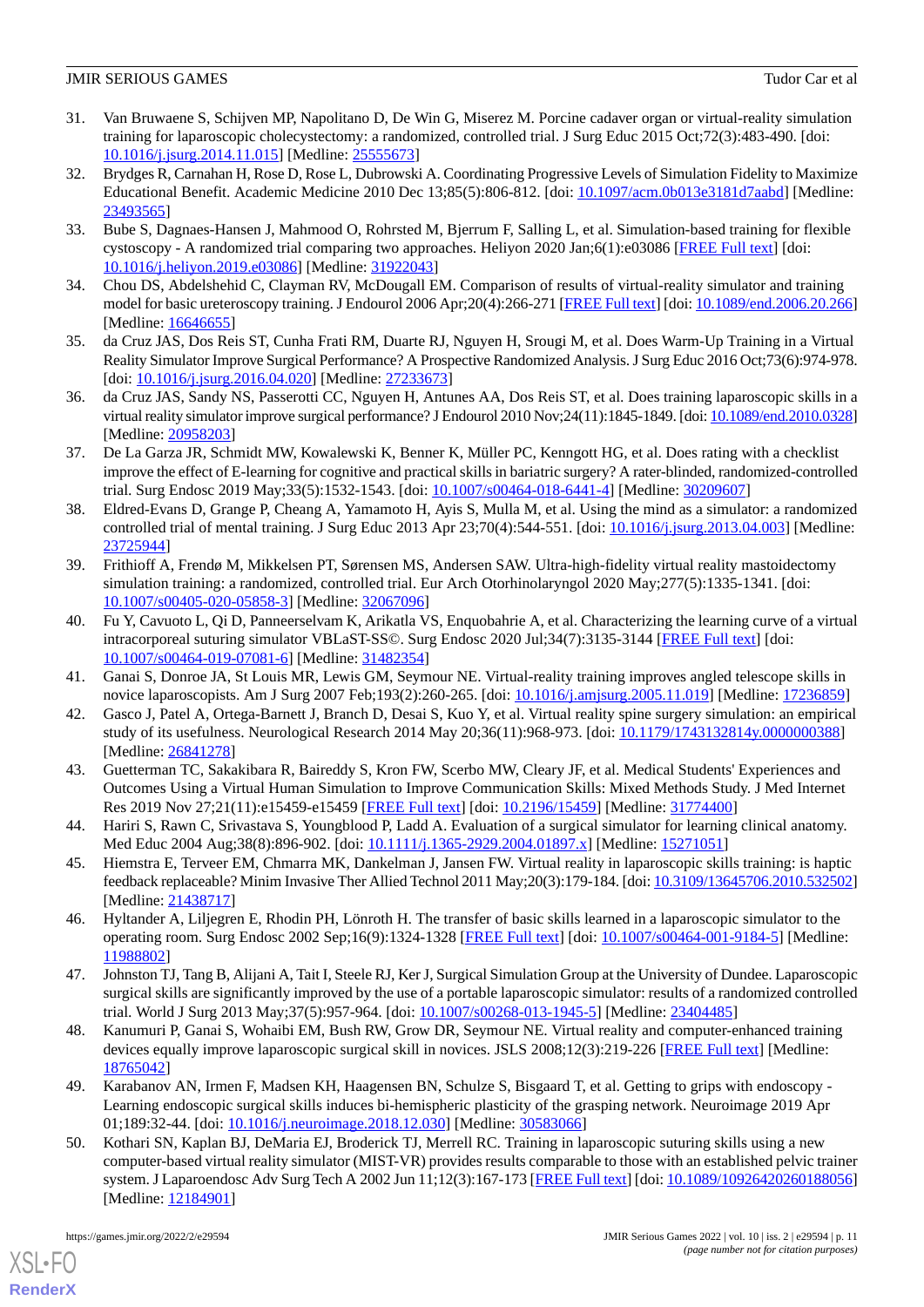- <span id="page-11-15"></span>51. Kowalewski K, Minassian A, Hendrie JD, Benner L, Preukschas AA, Kenngott HG, et al. One or two trainees per workplace for laparoscopic surgery training courses: results from a randomized controlled trial. Surg Endosc 2019 May;33(5):1523-1531. [doi: [10.1007/s00464-018-6440-5](http://dx.doi.org/10.1007/s00464-018-6440-5)] [Medline: [30194644\]](http://www.ncbi.nlm.nih.gov/entrez/query.fcgi?cmd=Retrieve&db=PubMed&list_uids=30194644&dopt=Abstract)
- <span id="page-11-0"></span>52. Krogh C, Konge L, Bjurström J, Ringsted C. Training on a new, portable, simple simulator transfers to performance of complex bronchoscopy procedures. The Clinical Respiratory Journal 2012 Aug 20;7(3):237-244. [doi: [10.1111/j.1752-699x.2012.00311.x\]](http://dx.doi.org/10.1111/j.1752-699x.2012.00311.x) [Medline: [15718699\]](http://www.ncbi.nlm.nih.gov/entrez/query.fcgi?cmd=Retrieve&db=PubMed&list_uids=15718699&dopt=Abstract)
- <span id="page-11-10"></span>53. Lee CR, Rho SY, Han SH, Moon Y, Hwang SY, Kim YJ, et al. Comparison of Training Efficacy Between Custom-Made Skills Simulator (CMSS) and da Vinci Skills Simulators: A Randomized Control Study. World J Surg 2019 Nov;43(11):2699-2709. [doi: [10.1007/s00268-019-05108-6\]](http://dx.doi.org/10.1007/s00268-019-05108-6) [Medline: [31399794](http://www.ncbi.nlm.nih.gov/entrez/query.fcgi?cmd=Retrieve&db=PubMed&list_uids=31399794&dopt=Abstract)]
- <span id="page-11-11"></span><span id="page-11-6"></span>54. Lesch H, Johnson E, Peters J, Cendán JC. VR Simulation Leads to Enhanced Procedural Confidence for Surgical Trainees. J Surg Educ 2020 Feb;77(1):213-218 [\[FREE Full text\]](http://europepmc.org/abstract/MED/31466895) [doi: [10.1016/j.jsurg.2019.08.008\]](http://dx.doi.org/10.1016/j.jsurg.2019.08.008) [Medline: [31466895](http://www.ncbi.nlm.nih.gov/entrez/query.fcgi?cmd=Retrieve&db=PubMed&list_uids=31466895&dopt=Abstract)]
- <span id="page-11-7"></span>55. Lindquist NR, Leach M, Simpson MC, Antisdel JL. Evaluating Simulator-Based Teaching Methods for Endoscopic Sinus Surgery. Ear Nose Throat J 2019 Sep 20;98(8):490-495 [[FREE Full text](https://journals.sagepub.com/doi/10.1177/0145561319844742?url_ver=Z39.88-2003&rfr_id=ori:rid:crossref.org&rfr_dat=cr_pub%3dpubmed)] [doi: [10.1177/0145561319844742\]](http://dx.doi.org/10.1177/0145561319844742) [Medline: [31018690](http://www.ncbi.nlm.nih.gov/entrez/query.fcgi?cmd=Retrieve&db=PubMed&list_uids=31018690&dopt=Abstract)]
- <span id="page-11-16"></span>56. Loukas C, Lahanas V, Kanakis M, Georgiou E. The Effect of Mixed-Task Basic Training in the Acquisition of Advanced Laparoscopic Skills. Surg Innov 2015 Aug;22(4):418-425. [doi: [10.1177/1553350614556365\]](http://dx.doi.org/10.1177/1553350614556365) [Medline: [25377214](http://www.ncbi.nlm.nih.gov/entrez/query.fcgi?cmd=Retrieve&db=PubMed&list_uids=25377214&dopt=Abstract)]
- <span id="page-11-1"></span>57. Loukas C, Nikiteas N, Schizas D, Lahanas V, Georgiou E. A head-to-head comparison between virtual reality and physical reality simulation training for basic skills acquisition. Surg Endosc 2012 Sep 27;26(9):2550-2558. [doi: [10.1007/s00464-012-2230-7\]](http://dx.doi.org/10.1007/s00464-012-2230-7) [Medline: [22476832](http://www.ncbi.nlm.nih.gov/entrez/query.fcgi?cmd=Retrieve&db=PubMed&list_uids=22476832&dopt=Abstract)]
- <span id="page-11-17"></span>58. Lucas S, Tuncel A, Bensalah K, Zeltser I, Jenkins A, Pearle M, et al. Virtual reality training improves simulated laparoscopic surgery performance in laparoscopy naïve medical students. J Endourol 2008 May;22(5):1047-1051. [doi: [10.1089/end.2007.0366](http://dx.doi.org/10.1089/end.2007.0366)] [Medline: [18643722](http://www.ncbi.nlm.nih.gov/entrez/query.fcgi?cmd=Retrieve&db=PubMed&list_uids=18643722&dopt=Abstract)]
- <span id="page-11-2"></span>59. Madan AK, Frantzides CT. Prospective randomized controlled trial of laparoscopic trainers for basic laparoscopic skills acquisition. Surg Endosc 2007 Feb;21(2):209-213. [doi: [10.1007/s00464-006-0149-6](http://dx.doi.org/10.1007/s00464-006-0149-6)] [Medline: [17122975\]](http://www.ncbi.nlm.nih.gov/entrez/query.fcgi?cmd=Retrieve&db=PubMed&list_uids=17122975&dopt=Abstract)
- <span id="page-11-18"></span>60. McDougall EM, Kolla SB, Santos RT, Gan JM, Box GN, Louie MK, et al. Preliminary study of virtual reality and model simulation for learning laparoscopic suturing skills. J Urol 2009 Sep 05;182(3):1018-1025. [doi: [10.1016/j.juro.2009.05.016\]](http://dx.doi.org/10.1016/j.juro.2009.05.016) [Medline: [19616797](http://www.ncbi.nlm.nih.gov/entrez/query.fcgi?cmd=Retrieve&db=PubMed&list_uids=19616797&dopt=Abstract)]
- <span id="page-11-19"></span><span id="page-11-3"></span>61. Mulla M, Sharma D, Moghul M, Kailani O, Dockery J, Ayis S, et al. Learning basic laparoscopic skills: a randomized controlled study comparing box trainer, virtual reality simulator, and mental training. J Surg Educ 2012 Sep 5;69(2):190-195. [doi: [10.1016/j.jsurg.2011.07.011\]](http://dx.doi.org/10.1016/j.jsurg.2011.07.011) [Medline: [22365864\]](http://www.ncbi.nlm.nih.gov/entrez/query.fcgi?cmd=Retrieve&db=PubMed&list_uids=22365864&dopt=Abstract)
- <span id="page-11-20"></span>62. Munz Y, Kumar BD, Moorthy K, Bann S, Darzi A. Laparoscopic virtual reality and box trainers: is one superior to the other? Surg Endosc 2004 Mar 1;18(3):485-494. [doi: [10.1007/s00464-003-9043-7\]](http://dx.doi.org/10.1007/s00464-003-9043-7) [Medline: [14752633\]](http://www.ncbi.nlm.nih.gov/entrez/query.fcgi?cmd=Retrieve&db=PubMed&list_uids=14752633&dopt=Abstract)
- 63. Muresan C, Lee TH, Seagull J, Park AE. Transfer of training in the development of intracorporeal suturing skill in medical student novices: a prospective randomized trial. Am J Surg 2010 Oct;200(4):537-541. [doi: [10.1016/j.amjsurg.2009.12.018\]](http://dx.doi.org/10.1016/j.amjsurg.2009.12.018) [Medline: [20451174](http://www.ncbi.nlm.nih.gov/entrez/query.fcgi?cmd=Retrieve&db=PubMed&list_uids=20451174&dopt=Abstract)]
- <span id="page-11-8"></span><span id="page-11-4"></span>64. Nehme J, Sodergren MH, Sugden C, Aggarwal R, Gillen S, Feussner H, et al. A randomized controlled trial evaluating endoscopic and laparoscopic training in skills transfer for novices performing a simulated NOTES task. Surg Innov 2013 Dec 1;20(6):631-638. [doi: [10.1177/1553350613480854](http://dx.doi.org/10.1177/1553350613480854)] [Medline: [23493565](http://www.ncbi.nlm.nih.gov/entrez/query.fcgi?cmd=Retrieve&db=PubMed&list_uids=23493565&dopt=Abstract)]
- <span id="page-11-12"></span>65. Nickel F, Brzoska JA, Gondan M, Rangnick HM, Chu J, Kenngott HG, et al. Virtual reality training versus blended learning of laparoscopic cholecystectomy: a randomized controlled trial with laparoscopic novices. Medicine (Baltimore) 2015 May;94(20):e764-e769 [\[FREE Full text\]](https://doi.org/10.1097/MD.0000000000000764) [doi: [10.1097/MD.0000000000000764\]](http://dx.doi.org/10.1097/MD.0000000000000764) [Medline: [25997044](http://www.ncbi.nlm.nih.gov/entrez/query.fcgi?cmd=Retrieve&db=PubMed&list_uids=25997044&dopt=Abstract)]
- <span id="page-11-13"></span>66. Oussi N, Enochsson L, Henningsohn L, Castegren M, Georgiou E, Kjellin A. Trainee Performance After Laparoscopic Simulator Training Using a Blackbox versus LapMentor. J Surg Res 2020 Jun;250(3):1-11. [doi: [10.1016/j.jss.2019.12.039](http://dx.doi.org/10.1016/j.jss.2019.12.039)] [Medline: [32014696](http://www.ncbi.nlm.nih.gov/entrez/query.fcgi?cmd=Retrieve&db=PubMed&list_uids=32014696&dopt=Abstract)]
- <span id="page-11-9"></span>67. Patel A, Koshy N, Ortega-Barnett J, Chan HC, Kuo Y, Luciano C, et al. Neurosurgical tactile discrimination training with haptic-based virtual reality simulation. Neurol Res 2014 Dec;36(12):1035-1039. [doi: [10.1179/1743132814Y.0000000405](http://dx.doi.org/10.1179/1743132814Y.0000000405)] [Medline: [24984771](http://www.ncbi.nlm.nih.gov/entrez/query.fcgi?cmd=Retrieve&db=PubMed&list_uids=24984771&dopt=Abstract)]
- <span id="page-11-5"></span>68. Plana NM, Rifkin WJ, Kantar RS, David JA, Maliha SG, Farber SJ, et al. A Prospective, Randomized, Blinded Trial Comparing Digital Simulation to Textbook for Cleft Surgery Education. Plast Reconstr Surg 2019 Jan;143(1):202-209 [[FREE Full text](http://europepmc.org/abstract/MED/26168925)] [doi: [10.1097/PRS.0000000000005093](http://dx.doi.org/10.1097/PRS.0000000000005093)] [Medline: [30325894\]](http://www.ncbi.nlm.nih.gov/entrez/query.fcgi?cmd=Retrieve&db=PubMed&list_uids=30325894&dopt=Abstract)
- <span id="page-11-14"></span>69. Schlosser K, Alkhawaga M, Maschuw K, Zielke A, Mauner E, Hassan I. Training of laparoscopic skills with virtual reality simulator: a critical reappraisal of the learning curve. Eur Surg 2007 Jun 19;39(3):180-184. [doi: [10.1007/s10353-006-0292-2\]](http://dx.doi.org/10.1007/s10353-006-0292-2) [Medline: [17710487](http://www.ncbi.nlm.nih.gov/entrez/query.fcgi?cmd=Retrieve&db=PubMed&list_uids=17710487&dopt=Abstract)]
- 70. Selvander M, Åsman P. Virtual reality cataract surgery training: learning curves and concurrent validity. Acta Ophthalmol 2012 Aug;90(5):412-417 [[FREE Full text](https://doi.org/10.1111/j.1755-3768.2010.02028.x)] [doi:  $10.1111/j.1755-3768.2010.02028.x$ ] [Medline: [21054818](http://www.ncbi.nlm.nih.gov/entrez/query.fcgi?cmd=Retrieve&db=PubMed&list_uids=21054818&dopt=Abstract)]
- 71. Solyar A, Cuellar H, Sadoughi B, Olson TR, Fried MP. Endoscopic Sinus Surgery Simulator as a teaching tool for anatomy education. Am J Surg 2008 Jul;196(1):120-124. [doi: [10.1016/j.amjsurg.2007.06.026\]](http://dx.doi.org/10.1016/j.amjsurg.2007.06.026) [Medline: [18374890](http://www.ncbi.nlm.nih.gov/entrez/query.fcgi?cmd=Retrieve&db=PubMed&list_uids=18374890&dopt=Abstract)]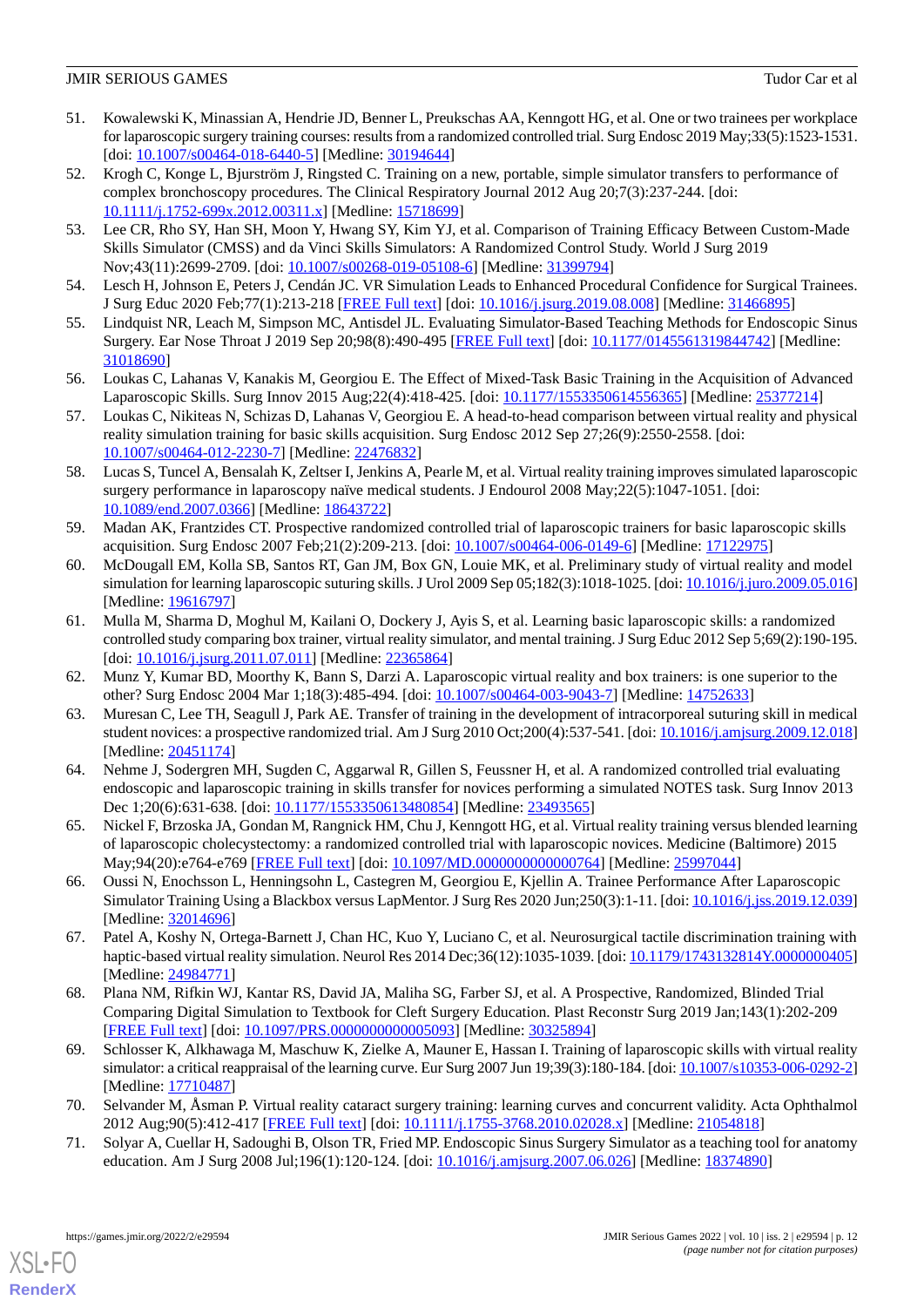- <span id="page-12-2"></span>72. Sotto JAR, Ayuste EC, Bowyer MW, Almonte JR, Dofitas RB, Lapitan MCM, et al. Exporting simulation technology to the Philippines: a comparative study of traditional versus simulation methods for teaching intravenous cannulation. Stud Health Technol Inform 2009;142:346-351. [Medline: [19377182](http://www.ncbi.nlm.nih.gov/entrez/query.fcgi?cmd=Retrieve&db=PubMed&list_uids=19377182&dopt=Abstract)]
- <span id="page-12-14"></span>73. Sugand K, Akhtar K, Khatri C, Cobb J, Gupte C. Training effect of a virtual reality haptics-enabled dynamic hip screw simulator. Acta Orthop 2015 Oct 10;86(6):695-701 [[FREE Full text](https://www.tandfonline.com/doi/full/10.3109/17453674.2015.1071111)] [doi: [10.3109/17453674.2015.1071111\]](http://dx.doi.org/10.3109/17453674.2015.1071111) [Medline: [26168925](http://www.ncbi.nlm.nih.gov/entrez/query.fcgi?cmd=Retrieve&db=PubMed&list_uids=26168925&dopt=Abstract)]
- <span id="page-12-9"></span><span id="page-12-3"></span>74. Suh IH, Mukherjee M, Park S, Oleynikov D, Siu K. Enhancing robot-assisted fundamental surgical proficiency using portable virtual simulator. Surgical Endoscopy and Other Interventional Techniques 2010;24(1):S686-S687.
- <span id="page-12-12"></span>75. Sun W, Konjg J, Li XY, Zhang JS. Application of operational simulation training system in the training of ophthalmic students. Int Eye Sci 2014;14(9):1567-1569.
- <span id="page-12-13"></span>76. Tanoue K, Ieiri S, Konishi K, Yasunaga T, Okazaki K, Yamaguchi S, et al. Effectiveness of endoscopic surgery training for medical students using a virtual reality simulator versus a box trainer: a randomized controlled trial. Surg Endosc 2008 Apr;22(4):985-990. [doi: [10.1007/s00464-007-9554-8](http://dx.doi.org/10.1007/s00464-007-9554-8)] [Medline: [17710487\]](http://www.ncbi.nlm.nih.gov/entrez/query.fcgi?cmd=Retrieve&db=PubMed&list_uids=17710487&dopt=Abstract)
- <span id="page-12-4"></span>77. Tanoue K, Yasunaga T, Konishi K, Okazaki K, Ieiri S, Kawabe Y, et al. Effectiveness of training for endoscopic surgery using a simulator with virtual reality: Randomized study. International Congress Series 2005 May 27;1281(11):515-520 [[FREE Full text](https://www.jmir.org/2019/11/e15459/)] [doi: [10.1016/j.ics.2005.03.367\]](http://dx.doi.org/10.1016/j.ics.2005.03.367) [Medline: [31774400](http://www.ncbi.nlm.nih.gov/entrez/query.fcgi?cmd=Retrieve&db=PubMed&list_uids=31774400&dopt=Abstract)]
- <span id="page-12-5"></span>78. Torkington J, Smith SG, Rees BI, Darzi A. Skill transfer from virtual reality to a real laparoscopic task. Surg Endosc 2001 Oct 01;15(10):1076-1079. [doi: [10.1007/s004640000233\]](http://dx.doi.org/10.1007/s004640000233) [Medline: [11727073](http://www.ncbi.nlm.nih.gov/entrez/query.fcgi?cmd=Retrieve&db=PubMed&list_uids=11727073&dopt=Abstract)]
- <span id="page-12-15"></span>79. Unger B, Tordon B, Pisa J, Hochman JB. Importance of Stereoscopy in Haptic Training of Novice Temporal Bone Surgery. Stud Health Technol Inform 2016;220:439-445. [Medline: [27046619](http://www.ncbi.nlm.nih.gov/entrez/query.fcgi?cmd=Retrieve&db=PubMed&list_uids=27046619&dopt=Abstract)]
- <span id="page-12-10"></span>80. Wilhelm DM, Ogan K, Roehrborn CG, Cadeddu JA, Pearle MS. Assessment of basic endoscopic performance using a virtual reality simulator. Journal of the American College of Surgeons 2002 Nov;195(5):675-681. [doi: [10.1016/s1072-7515\(02\)01346-7](http://dx.doi.org/10.1016/s1072-7515(02)01346-7)] [Medline: [31399794\]](http://www.ncbi.nlm.nih.gov/entrez/query.fcgi?cmd=Retrieve&db=PubMed&list_uids=31399794&dopt=Abstract)
- <span id="page-12-6"></span>81. Youngblood PL, Srivastava S, Curet M, Heinrichs WL, Dev P, Wren SM. Comparison of training on two laparoscopic simulators and assessment of skills transfer to surgical performance. J Am Coll Surg 2005 Apr;200(4):546-551. [doi: [10.1016/j.jamcollsurg.2004.11.011\]](http://dx.doi.org/10.1016/j.jamcollsurg.2004.11.011) [Medline: [15804468](http://www.ncbi.nlm.nih.gov/entrez/query.fcgi?cmd=Retrieve&db=PubMed&list_uids=15804468&dopt=Abstract)]
- <span id="page-12-11"></span>82. Zeltser IS, Bensalah K, Tuncel A, Lucas SM, Jenkins A, Pearle MS. Training on the virtual reality laparoscopic simulator improves performance of an unfamiliar live surgical laparoscopic procedure: a randomized, controlled trial. J Endourol 2007;21(Suppl 1):A137.
- <span id="page-12-7"></span>83. Zhang L, Sankaranarayanan G, Arikatla VS, Ahn W, Grosdemouge C, Rideout JM, et al. Characterizing the learning curve of the VBLaST-PT(©) (Virtual Basic Laparoscopic Skill Trainer). Surg Endosc 2013 Oct;27(10):3603-3615 [[FREE Full](http://europepmc.org/abstract/MED/23572217) [text](http://europepmc.org/abstract/MED/23572217)] [doi: [10.1007/s00464-013-2932-5\]](http://dx.doi.org/10.1007/s00464-013-2932-5) [Medline: [23572217](http://www.ncbi.nlm.nih.gov/entrez/query.fcgi?cmd=Retrieve&db=PubMed&list_uids=23572217&dopt=Abstract)]
- <span id="page-12-0"></span>84. Zhao YC, Kennedy G, Yukawa K, Pyman B, O'Leary S. Can virtual reality simulator be used as a training aid to improve cadaver temporal bone dissection? Results of a randomized blinded control trial. Laryngoscope 2011 Apr;121(4):831-837. [doi: [10.1002/lary.21287\]](http://dx.doi.org/10.1002/lary.21287) [Medline: [21433021](http://www.ncbi.nlm.nih.gov/entrez/query.fcgi?cmd=Retrieve&db=PubMed&list_uids=21433021&dopt=Abstract)]
- <span id="page-12-16"></span><span id="page-12-1"></span>85. Neumann E, Mayer J, Russo GI, Amend B, Rausch S, Deininger S, et al. Transurethral Resection of Bladder Tumors: Next-generation Virtual Reality Training for Surgeons. Eur Urol Focus 2019 Sep;5(5):906-911. [doi: [10.1016/j.euf.2018.04.011](http://dx.doi.org/10.1016/j.euf.2018.04.011)] [Medline: [29802051](http://www.ncbi.nlm.nih.gov/entrez/query.fcgi?cmd=Retrieve&db=PubMed&list_uids=29802051&dopt=Abstract)]
- <span id="page-12-19"></span>86. Alverson D, Saiki SJ, Kalishman S, Lindberg M, Mennin S, Mines J, et al. Medical students learn over distance using virtual reality simulation. Simul Healthc 2008;3(1):10-15. [doi: [10.1097/SIH.0b013e31815f0d51](http://dx.doi.org/10.1097/SIH.0b013e31815f0d51)] [Medline: [19088637\]](http://www.ncbi.nlm.nih.gov/entrez/query.fcgi?cmd=Retrieve&db=PubMed&list_uids=19088637&dopt=Abstract)
- <span id="page-12-21"></span>87. Battulga B, Konishi T, Tamura Y, Moriguchi H. The effectiveness of an interactive 3-dimensional computer graphics model for medical education. Interact J Med Res 2012 Jul 09;1(2):e2 [\[FREE Full text](https://www.i-jmr.org/2012/2/e2/)] [doi: [10.2196/ijmr.2172\]](http://dx.doi.org/10.2196/ijmr.2172) [Medline: [23611759\]](http://www.ncbi.nlm.nih.gov/entrez/query.fcgi?cmd=Retrieve&db=PubMed&list_uids=23611759&dopt=Abstract)
- <span id="page-12-20"></span>88. Blumstein G, Zukotynski B, Cevallos N, Ishmael C, Zoller S, Burke Z, et al. Randomized Trial of a Virtual Reality Tool to Teach Surgical Technique for Tibial Shaft Fracture Intramedullary Nailing. J Surg Educ 2020;77(4):969-977 [\[FREE](http://europepmc.org/abstract/MED/32035854) [Full text\]](http://europepmc.org/abstract/MED/32035854) [doi: [10.1016/j.jsurg.2020.01.002](http://dx.doi.org/10.1016/j.jsurg.2020.01.002)] [Medline: [32035854\]](http://www.ncbi.nlm.nih.gov/entrez/query.fcgi?cmd=Retrieve&db=PubMed&list_uids=32035854&dopt=Abstract)
- <span id="page-12-17"></span>89. Courteille O, Ho J, Fahlstedt M, Fors U, Felländer-Tsai L, Hedman L, et al. Face validity of VIS-Ed: a visualization program for teaching medical students and residents the biomechanics of cervical spine trauma. Stud Health Technol Inform 2013;184:96-102. [Medline: [23400137](http://www.ncbi.nlm.nih.gov/entrez/query.fcgi?cmd=Retrieve&db=PubMed&list_uids=23400137&dopt=Abstract)]
- <span id="page-12-8"></span>90. Deladisma AM, Gupta M, Kotranza A, Bittner JG, Imam T, Swinson D, et al. A pilot study to integrate an immersive virtual patient with a breast complaint and breast examination simulator into a surgery clerkship. Am J Surg 2009 Jan;197(1):102-106. [doi: [10.1016/j.amjsurg.2008.08.012](http://dx.doi.org/10.1016/j.amjsurg.2008.08.012)] [Medline: [19101251\]](http://www.ncbi.nlm.nih.gov/entrez/query.fcgi?cmd=Retrieve&db=PubMed&list_uids=19101251&dopt=Abstract)
- <span id="page-12-18"></span>91. Drapkin ZA, Lindgren KA, Lopez MJ, Stabio ME. Development and assessment of a new 3D neuroanatomy teaching tool for MRI training. Anat Sci Educ 2015;8(6):502-509. [doi: [10.1002/ase.1509\]](http://dx.doi.org/10.1002/ase.1509) [Medline: [25573020\]](http://www.ncbi.nlm.nih.gov/entrez/query.fcgi?cmd=Retrieve&db=PubMed&list_uids=25573020&dopt=Abstract)
- 92. Flores R, DeMoss P, Klene C, Havlik RJ, Tholpady S. Digital Animation versus Textbook in Teaching Plastic Surgery Techniques to Novice Learners. Plastic and Reconstructive Surgery 2013;132(1):101e-109e. [doi: [10.1097/prs.0b013e3182910aa9\]](http://dx.doi.org/10.1097/prs.0b013e3182910aa9)
- 93. Glittenberg CGO. Methods and advantages of the use of computer-assisted 3-D-design and multimedia teaching programs in the demonstration and education of the neuroophthalmological basics of the oculomotor system. Spektrum der Augenheilkunde 2003;17(6):242-246.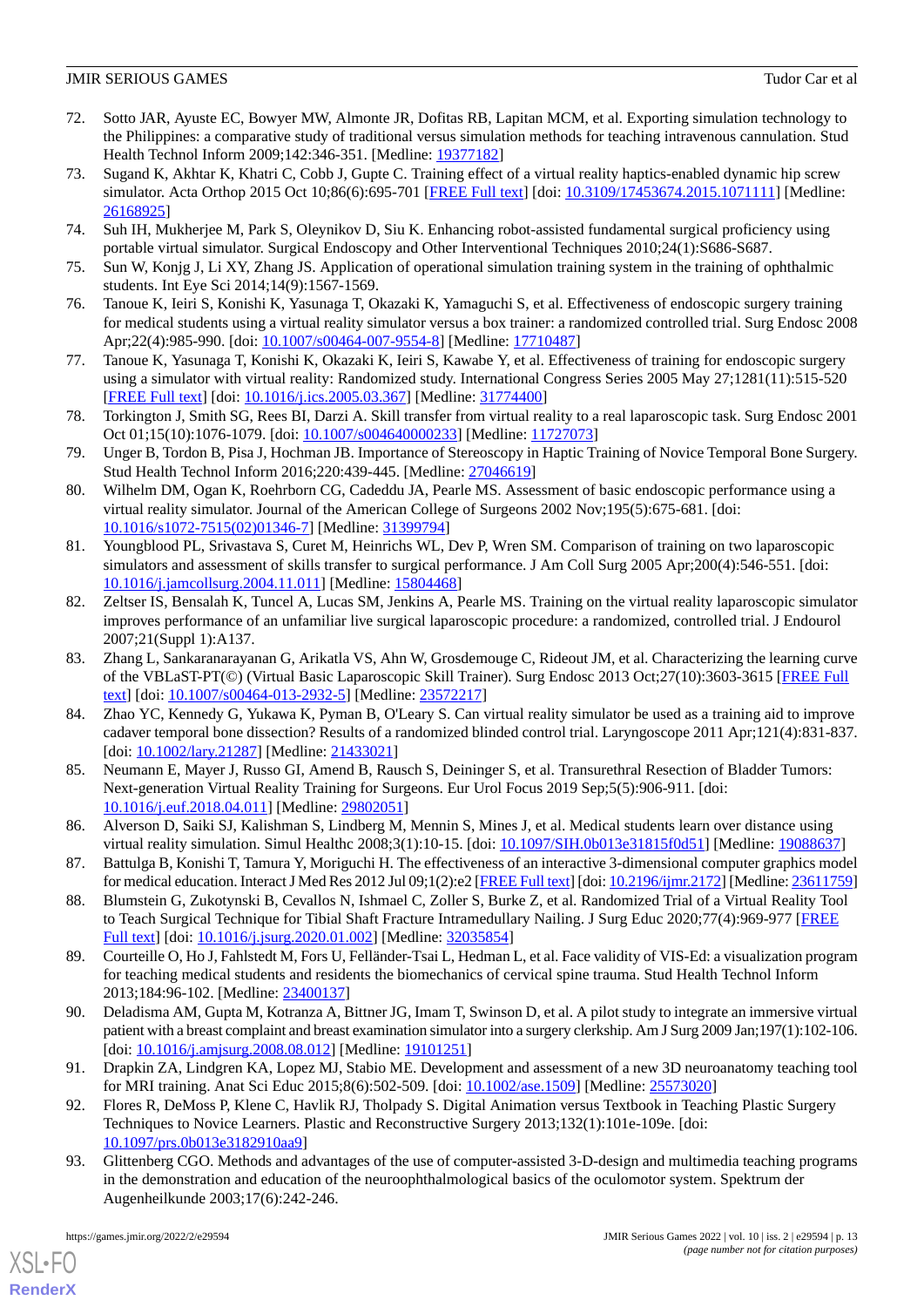- <span id="page-13-18"></span>94. Gutiérrez F, Pierce J, Vergara VM, Coulter R, Saland L, Caudell TP, et al. The effect of degree of immersion upon learning performance in virtual reality simulations for medical education. Stud Health Technol Inform 2007;125:155-160. [Medline: [17377256](http://www.ncbi.nlm.nih.gov/entrez/query.fcgi?cmd=Retrieve&db=PubMed&list_uids=17377256&dopt=Abstract)]
- <span id="page-13-22"></span><span id="page-13-5"></span>95. Hampton BS, Sung VW. Improving medical student knowledge of female pelvic floor dysfunction and anatomy: a randomized trial. Am J Obstet Gynecol 2010 Jun;202(6):601.e1-601.e8. [doi: [10.1016/j.ajog.2009.08.038](http://dx.doi.org/10.1016/j.ajog.2009.08.038)] [Medline: [20430356\]](http://www.ncbi.nlm.nih.gov/entrez/query.fcgi?cmd=Retrieve&db=PubMed&list_uids=20430356&dopt=Abstract)
- 96. Hisley KC, Anderson LD, Smith SE, Kavic SM, Tracy JK. Coupled physical and digital cadaver dissection followed by a visual test protocol provides insights into the nature of anatomical knowledge and its evaluation. Anat Sci Educ 2008 Jan;1(1):27-40. [doi: [10.1002/ase.4](http://dx.doi.org/10.1002/ase.4)] [Medline: [19177376](http://www.ncbi.nlm.nih.gov/entrez/query.fcgi?cmd=Retrieve&db=PubMed&list_uids=19177376&dopt=Abstract)]
- <span id="page-13-21"></span><span id="page-13-6"></span>97. Hopkins R, Regehr G, Wilson TD. Exploring the Changing Learning Environment of the Gross Anatomy Lab. Academic Medicine 2011 Aug;86(7):883-888. [doi: [10.1097/acm.0b013e31821de30f](http://dx.doi.org/10.1097/acm.0b013e31821de30f)] [Medline: [27307270\]](http://www.ncbi.nlm.nih.gov/entrez/query.fcgi?cmd=Retrieve&db=PubMed&list_uids=27307270&dopt=Abstract)
- <span id="page-13-14"></span>98. Hu A, Shewokis PA, Ting K, Fung K. Motivation in computer-assisted instruction. Laryngoscope 2016 Aug;126 Suppl 6:S5-S13. [doi: [10.1002/lary.26040\]](http://dx.doi.org/10.1002/lary.26040) [Medline: [27307270\]](http://www.ncbi.nlm.nih.gov/entrez/query.fcgi?cmd=Retrieve&db=PubMed&list_uids=27307270&dopt=Abstract)
- <span id="page-13-7"></span>99. Kalet A, Song H, Sarpel U, Schwartz R, Brenner J, Ark T, et al. Just enough, but not too much interactivity leads to better clinical skills performance after a computer assisted learning module. Medical Teacher 2012 Aug 23;34(10):833-839. [doi: [10.3109/0142159x.2012.706727\]](http://dx.doi.org/10.3109/0142159x.2012.706727) [Medline: [21412990\]](http://www.ncbi.nlm.nih.gov/entrez/query.fcgi?cmd=Retrieve&db=PubMed&list_uids=21412990&dopt=Abstract)
- <span id="page-13-4"></span>100. Keedy AW, Durack JC, Sandhu P, Chen EM, O'Sullivan PS, Breiman RS. Comparison of traditional methods with 3D computer models in the instruction of hepatobiliary anatomy. Anat Sci Educ 2011 Sep;4(2):84-91. [doi: [10.1002/ase.212\]](http://dx.doi.org/10.1002/ase.212) [Medline: [21412990](http://www.ncbi.nlm.nih.gov/entrez/query.fcgi?cmd=Retrieve&db=PubMed&list_uids=21412990&dopt=Abstract)]
- <span id="page-13-8"></span>101. Khatib M, Hald N, Brenton H, Barakat MF, Sarker SK, Standfield N, et al. Validation of open inguinal hernia repair simulation model: a randomized controlled educational trial. Am J Surg 2014 Aug;208(2):295-301. [doi: [10.1016/j.amjsurg.2013.12.007\]](http://dx.doi.org/10.1016/j.amjsurg.2013.12.007) [Medline: [24581993](http://www.ncbi.nlm.nih.gov/entrez/query.fcgi?cmd=Retrieve&db=PubMed&list_uids=24581993&dopt=Abstract)]
- <span id="page-13-19"></span>102. Kockro RA, Amaxopoulou C, Killeen T, Wagner W, Reisch R, Schwandt E, et al. Stereoscopic neuroanatomy lectures using a three-dimensional virtual reality environment. Ann Anat 2015 Sep;201:91-98. [doi: [10.1016/j.aanat.2015.05.006\]](http://dx.doi.org/10.1016/j.aanat.2015.05.006) [Medline: [26245861](http://www.ncbi.nlm.nih.gov/entrez/query.fcgi?cmd=Retrieve&db=PubMed&list_uids=26245861&dopt=Abstract)]
- <span id="page-13-9"></span>103. Lorenzo-Alvarez R, Rudolphi-Solero T, Ruiz-Gomez MJ, Sendra-Portero F. Medical Student Education for Abdominal Radiographs in a 3D Virtual Classroom Versus Traditional Classroom: A Randomized Controlled Trial. AJR Am J Roentgenol 2019 Sep;213(3):644-650. [doi: [10.2214/AJR.19.21131](http://dx.doi.org/10.2214/AJR.19.21131)] [Medline: [31287725\]](http://www.ncbi.nlm.nih.gov/entrez/query.fcgi?cmd=Retrieve&db=PubMed&list_uids=31287725&dopt=Abstract)
- <span id="page-13-10"></span><span id="page-13-2"></span>104. Maresky HS, Oikonomou A, Ali I, Ditkofsky N, Pakkal M, Ballyk B. Virtual reality and cardiac anatomy: Exploring immersive three-dimensional cardiac imaging, a pilot study in undergraduate medical anatomy education. Clin Anat 2019 Mar; 32(2): 238-243. [doi: 10.1002/ca. 23292] [Medline: [30295333\]](http://www.ncbi.nlm.nih.gov/entrez/query.fcgi?cmd=Retrieve&db=PubMed&list_uids=30295333&dopt=Abstract)
- <span id="page-13-16"></span>105. Motsumi MJ, Bedada AG, Ayane G. The role of Moodle-based surgical skills illustrations using 3D animation in undergraduate training. AJHPE 2019 Dec 12;11(4):149. [doi: [10.7196/ajhpe.2019.v11i4.1189\]](http://dx.doi.org/10.7196/ajhpe.2019.v11i4.1189)
- <span id="page-13-15"></span>106. Nicholson DT, Chalk C, Funnell WRJ, Daniel SJ. Can virtual reality improve anatomy education? A randomised controlled study of a computer-generated three-dimensional anatomical ear model. Med Educ 2006 Nov;40(11):1081-1087. [doi: [10.1111/j.1365-2929.2006.02611.x\]](http://dx.doi.org/10.1111/j.1365-2929.2006.02611.x) [Medline: [17054617\]](http://www.ncbi.nlm.nih.gov/entrez/query.fcgi?cmd=Retrieve&db=PubMed&list_uids=17054617&dopt=Abstract)
- <span id="page-13-11"></span>107. Patel V, Aggarwal R, Osinibi E, Taylor D, Arora S, Darzi A. Operating room introduction for the novice. Am J Surg 2012 Feb;203(2):266-275. [doi: [10.1016/j.amjsurg.2011.03.003\]](http://dx.doi.org/10.1016/j.amjsurg.2011.03.003) [Medline: [21703594](http://www.ncbi.nlm.nih.gov/entrez/query.fcgi?cmd=Retrieve&db=PubMed&list_uids=21703594&dopt=Abstract)]
- <span id="page-13-20"></span>108. Persky S, Eccleston CP. Medical student bias and care recommendations for an obese versus non-obese virtual patient. Int J Obes (Lond) 2011 May;35(5):728-735 [\[FREE Full text\]](http://europepmc.org/abstract/MED/20820169) [doi: [10.1038/ijo.2010.173\]](http://dx.doi.org/10.1038/ijo.2010.173) [Medline: [20820169\]](http://www.ncbi.nlm.nih.gov/entrez/query.fcgi?cmd=Retrieve&db=PubMed&list_uids=20820169&dopt=Abstract)
- <span id="page-13-17"></span>109. Prinz A, Bolz M, Findl O. Advantage of three dimensional animated teaching over traditional surgical videos for teaching ophthalmic surgery: a randomised study. Br J Ophthalmol 2005 Nov;89(11):1495-1499 [\[FREE Full text\]](https://bjo.bmj.com/lookup/pmidlookup?view=long&pmid=16234460) [doi: [10.1136/bjo.2005.075077\]](http://dx.doi.org/10.1136/bjo.2005.075077) [Medline: [16234460](http://www.ncbi.nlm.nih.gov/entrez/query.fcgi?cmd=Retrieve&db=PubMed&list_uids=16234460&dopt=Abstract)]
- <span id="page-13-13"></span><span id="page-13-12"></span>110. Schutte B, de Goeij T, de Grave W, Koehorst AM. The Effects of Visual Genetics on the Learning of Students in a Problem Based Curriculum. In: Advances in Medical Education. Dordrecht, The Netherlands: Springer; 1997:336-338.
- 111. Scoville SA, Buskirk TD. Traditional and virtual microscopy compared experimentally in a classroom setting. Clin Anat 2007 Jul;20(5):565-570. [doi: [10.1002/ca.20440](http://dx.doi.org/10.1002/ca.20440)] [Medline: [17109440](http://www.ncbi.nlm.nih.gov/entrez/query.fcgi?cmd=Retrieve&db=PubMed&list_uids=17109440&dopt=Abstract)]
- <span id="page-13-3"></span>112. Succar T, Grigg J. A new vision for teaching ophthalmology in the medical curriculum: The virtual ophthalmology clinic. ascilite. 2010. URL:<https://ascilite.org/conferences/sydney10/procs/Succar-poster.pdf> [accessed 2022-04-06]
- <span id="page-13-0"></span>113. Succar T, Zebington G, Billson F, Byth K, Barrie S, McCluskey P, et al. The impact of the Virtual Ophthalmology Clinic on medical students' learning: a randomised controlled trial. Eye (Lond) 2013 Oct;27(10):1151-1157 [\[FREE Full text](http://europepmc.org/abstract/MED/23867718)] [doi: [10.1038/eye.2013.143\]](http://dx.doi.org/10.1038/eye.2013.143) [Medline: [23867718](http://www.ncbi.nlm.nih.gov/entrez/query.fcgi?cmd=Retrieve&db=PubMed&list_uids=23867718&dopt=Abstract)]
- <span id="page-13-1"></span>114. Yi X, Ding C, Xu H, Huang T, Kang D, Wang D. Three-Dimensional Printed Models in Anatomy Education of the Ventricular System: A Randomized Controlled Study. World Neurosurg 2019 May;125:e891-e901. [doi: [10.1016/j.wneu.2019.01.204](http://dx.doi.org/10.1016/j.wneu.2019.01.204)] [Medline: [30743037](http://www.ncbi.nlm.nih.gov/entrez/query.fcgi?cmd=Retrieve&db=PubMed&list_uids=30743037&dopt=Abstract)]
- 115. Glittenberg C, Binder S. Using 3D computer simulations to enhance ophthalmic training. Ophthalmic Physiol Opt 2006 Jan;26(1):40-49. [doi: [10.1111/j.1475-1313.2005.00358.x](http://dx.doi.org/10.1111/j.1475-1313.2005.00358.x)] [Medline: [16390481\]](http://www.ncbi.nlm.nih.gov/entrez/query.fcgi?cmd=Retrieve&db=PubMed&list_uids=16390481&dopt=Abstract)
- 116. Botezatu M, Hult H, Tessma MK, Fors UGH. Virtual patient simulation for learning and assessment: Superior results in comparison with regular course exams. Med Teach 2010;32(10):845-850. [doi: [10.3109/01421591003695287\]](http://dx.doi.org/10.3109/01421591003695287) [Medline: [20854161](http://www.ncbi.nlm.nih.gov/entrez/query.fcgi?cmd=Retrieve&db=PubMed&list_uids=20854161&dopt=Abstract)]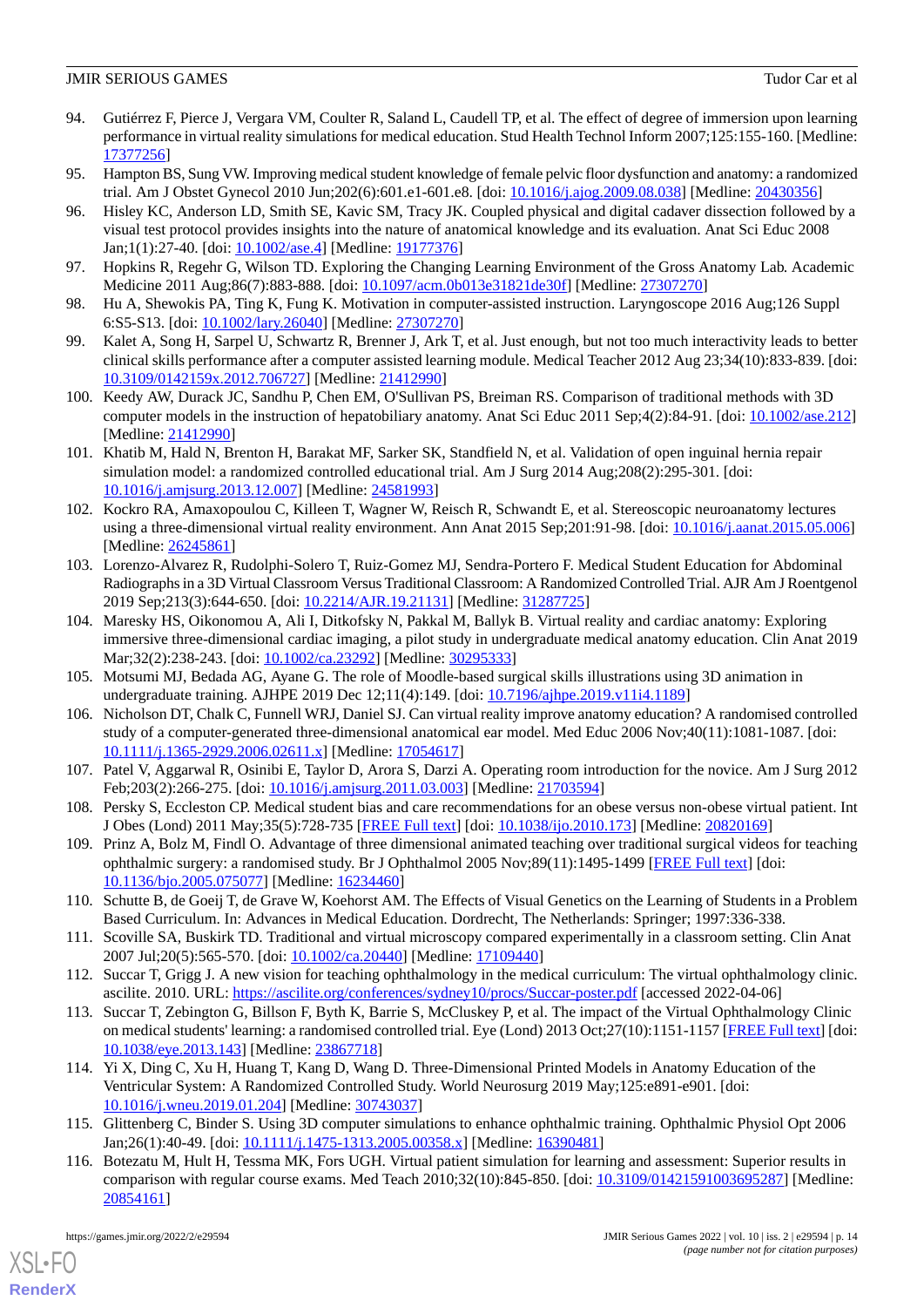- <span id="page-14-12"></span>117. Deladisma AM, Cohen M, Stevens A, Wagner P, Lok B, Bernard T, Association for Surgical Education. Do medical students respond empathetically to a virtual patient? Am J Surg 2007 Jun;193(6):756-760. [doi: [10.1016/j.amjsurg.2007.01.021\]](http://dx.doi.org/10.1016/j.amjsurg.2007.01.021) [Medline: [17512291](http://www.ncbi.nlm.nih.gov/entrez/query.fcgi?cmd=Retrieve&db=PubMed&list_uids=17512291&dopt=Abstract)]
- <span id="page-14-13"></span><span id="page-14-8"></span>118. Dickerson R, Johnsen K, Raij A, Lok B, Stevens A, Bernard T, et al. Virtual patients: assessment of synthesized versus recorded speech. Stud Health Technol Inform 2006;119:114-119. [Medline: [16404028\]](http://www.ncbi.nlm.nih.gov/entrez/query.fcgi?cmd=Retrieve&db=PubMed&list_uids=16404028&dopt=Abstract)
- 119. Foster A, Chaudhary N, Kim T, Waller JL, Wong J, Borish M, et al. Using Virtual Patients to Teach Empathy: A Randomized Controlled Study to Enhance Medical Students' Empathic Communication. Simul Healthc 2016 Jun;11(3):181-189. [doi: [10.1097/SIH.0000000000000142](http://dx.doi.org/10.1097/SIH.0000000000000142)] [Medline: [26841278](http://www.ncbi.nlm.nih.gov/entrez/query.fcgi?cmd=Retrieve&db=PubMed&list_uids=26841278&dopt=Abstract)]
- <span id="page-14-14"></span><span id="page-14-9"></span>120. Foster A, Chaudhary N, Murphy J, Lok B, Waller J, Buckley PF. The Use of Simulation to Teach Suicide Risk Assessment to Health Profession Trainees-Rationale, Methodology, and a Proof of Concept Demonstration with a Virtual Patient. Acad Psychiatry 2015 Dec;39(6):620-629. [doi: [10.1007/s40596-014-0185-9\]](http://dx.doi.org/10.1007/s40596-014-0185-9) [Medline: [25026950\]](http://www.ncbi.nlm.nih.gov/entrez/query.fcgi?cmd=Retrieve&db=PubMed&list_uids=25026950&dopt=Abstract)
- <span id="page-14-15"></span>121. Lehmann R, Lutz T, Helling-Bakki A, Kummer S, Huwendiek S, Bosse HM. Animation and interactivity facilitate acquisition of pediatric life support skills: a randomized controlled trial using virtual patients versus video instruction. BMC Med Educ 2019 Jan 05;19(1):7 [[FREE Full text](https://bmcmededuc.biomedcentral.com/articles/10.1186/s12909-018-1442-5)] [doi: [10.1186/s12909-018-1442-5\]](http://dx.doi.org/10.1186/s12909-018-1442-5) [Medline: [30611273](http://www.ncbi.nlm.nih.gov/entrez/query.fcgi?cmd=Retrieve&db=PubMed&list_uids=30611273&dopt=Abstract)]
- <span id="page-14-16"></span>122. Lehmann R, Thiessen C, Frick B, Bosse HM, Nikendei C, Hoffmann GF, et al. Improving Pediatric Basic Life Support Performance Through Blended Learning With Web-Based Virtual Patients: Randomized Controlled Trial. J Med Internet Res 2015 Jul 02;17(7):e162 [\[FREE Full text\]](https://www.jmir.org/2015/7/e162/) [doi: [10.2196/jmir.4141\]](http://dx.doi.org/10.2196/jmir.4141) [Medline: [26139388](http://www.ncbi.nlm.nih.gov/entrez/query.fcgi?cmd=Retrieve&db=PubMed&list_uids=26139388&dopt=Abstract)]
- <span id="page-14-0"></span>123. McCoy L. Virtual patient simulations for medical education: Increasing clinical reasoning skills through deliberate practice. ERIC. 2015. URL: <https://eric.ed.gov/?id=ED569014> [accessed 2022-04-06]
- <span id="page-14-1"></span>124. O'Rourke SR, Branford KR, Brooks TL, Ives LT, Nagendran A, Compton SN. The Emotional and Behavioral Impact of Delivering Bad News to Virtual versus Real Standardized Patients: A Pilot Study. Teach Learn Med 2020;32(2):139-149. [doi: [10.1080/10401334.2019.1652180](http://dx.doi.org/10.1080/10401334.2019.1652180)] [Medline: [31437006\]](http://www.ncbi.nlm.nih.gov/entrez/query.fcgi?cmd=Retrieve&db=PubMed&list_uids=31437006&dopt=Abstract)
- <span id="page-14-4"></span>125. Boeker M, Andel P, Vach W, Frankenschmidt A. Game-based e-learning is more effective than a conventional instructional method: a randomized controlled trial with third-year medical students. PLoS One 2013;8(12):e82328 [[FREE Full text](https://dx.plos.org/10.1371/journal.pone.0082328)] [doi: [10.1371/journal.pone.0082328\]](http://dx.doi.org/10.1371/journal.pone.0082328) [Medline: [24349257\]](http://www.ncbi.nlm.nih.gov/entrez/query.fcgi?cmd=Retrieve&db=PubMed&list_uids=24349257&dopt=Abstract)
- <span id="page-14-5"></span>126. de Araujo TB, Silveira FR, Souza DLS, Strey YTM, Flores CD, Webster RS. Impact of video game genre on surgical skills development: a feasibility study. J Surg Res 2016 Mar;201(1):235-243. [doi: [10.1016/j.jss.2015.07.035](http://dx.doi.org/10.1016/j.jss.2015.07.035)] [Medline: [26850208](http://www.ncbi.nlm.nih.gov/entrez/query.fcgi?cmd=Retrieve&db=PubMed&list_uids=26850208&dopt=Abstract)]
- <span id="page-14-10"></span>127. de Sena DP, Fabrício DD, da Silva VD, Bodanese LC, Franco AR. Comparative evaluation of video-based on-line course versus serious game for training medical students in cardiopulmonary resuscitation: A randomised trial. PLoS One 2019;14(4):e0214722 [\[FREE Full text](https://dx.plos.org/10.1371/journal.pone.0214722)] [doi: [10.1371/journal.pone.0214722\]](http://dx.doi.org/10.1371/journal.pone.0214722) [Medline: [30958836\]](http://www.ncbi.nlm.nih.gov/entrez/query.fcgi?cmd=Retrieve&db=PubMed&list_uids=30958836&dopt=Abstract)
- <span id="page-14-17"></span>128. Hedman L, Schlickum M, Felländer-Tsai L. Surgical novices randomized to train in two video games become more motivated during training in MIST-VR and GI Mentor II than students with no video game training. Stud Health Technol Inform 2013;184:189-194. [Medline: [23400154](http://www.ncbi.nlm.nih.gov/entrez/query.fcgi?cmd=Retrieve&db=PubMed&list_uids=23400154&dopt=Abstract)]
- <span id="page-14-19"></span><span id="page-14-18"></span>129. Kolga Schlickum M, Hedman L, Enochsson L, Kjellin A, Felländer-Tsai L. Transfer of systematic computer game training in surgical novices on performance in virtual reality image guided surgical simulators. Stud Health Technol Inform 2008;132:210-215. [Medline: [18391288](http://www.ncbi.nlm.nih.gov/entrez/query.fcgi?cmd=Retrieve&db=PubMed&list_uids=18391288&dopt=Abstract)]
- <span id="page-14-6"></span>130. Lagro J, van de Pol MHJ, Laan A, Huijbregts-Verheyden FJ, Fluit LCR, Olde Rikkert MGM. A randomized controlled trial on teaching geriatric medical decision making and cost consciousness with the serious game GeriatriX. J Am Med Dir Assoc 2014 Dec;15(12):957.e1-957.e6. [doi: [10.1016/j.jamda.2014.04.011](http://dx.doi.org/10.1016/j.jamda.2014.04.011)] [Medline: [24913210](http://www.ncbi.nlm.nih.gov/entrez/query.fcgi?cmd=Retrieve&db=PubMed&list_uids=24913210&dopt=Abstract)]
- <span id="page-14-11"></span>131. Middeke A, Anders S, Raupach T, Schuelper N. Transfer of Clinical Reasoning Trained With a Serious Game to Comparable Clinical Problems: A Prospective Randomized Study. Simul Healthc 2020 Apr;15(2):75-81. [doi: [10.1097/SIH.0000000000000407](http://dx.doi.org/10.1097/SIH.0000000000000407)] [Medline: [32044851](http://www.ncbi.nlm.nih.gov/entrez/query.fcgi?cmd=Retrieve&db=PubMed&list_uids=32044851&dopt=Abstract)]
- <span id="page-14-7"></span>132. Phungoen P, Promto S, Chanthawatthanarak S, Maneepong S, Apiratwarakul K, Kotruchin P, et al. Precourse Preparation Using a Serious Smartphone Game on Advanced Life Support Knowledge and Skills: Randomized Controlled Trial. J Med Internet Res 2020 Mar 09;22(3):e16987 [[FREE Full text](https://www.jmir.org/2020/3/e16987/)] [doi: [10.2196/16987\]](http://dx.doi.org/10.2196/16987) [Medline: [32149711\]](http://www.ncbi.nlm.nih.gov/entrez/query.fcgi?cmd=Retrieve&db=PubMed&list_uids=32149711&dopt=Abstract)
- <span id="page-14-20"></span>133. Sward KA, Richardson S, Kendrick J, Maloney C. Use of a Web-based game to teach pediatric content to medical students. Ambul Pediatr 2008;8(6):354-359. [doi: [10.1016/j.ambp.2008.07.007\]](http://dx.doi.org/10.1016/j.ambp.2008.07.007) [Medline: [19084784](http://www.ncbi.nlm.nih.gov/entrez/query.fcgi?cmd=Retrieve&db=PubMed&list_uids=19084784&dopt=Abstract)]
- <span id="page-14-2"></span>134. Tubelo RA, Portella FF, Gelain MA, de Oliveira MMC, de Oliveira AEF, Dahmer A, et al. Serious game is an effective learning method for primary health care education of medical students: A randomized controlled trial. Int J Med Inform 2019 Oct;130:103944. [doi: [10.1016/j.ijmedinf.2019.08.004](http://dx.doi.org/10.1016/j.ijmedinf.2019.08.004)] [Medline: [31442848](http://www.ncbi.nlm.nih.gov/entrez/query.fcgi?cmd=Retrieve&db=PubMed&list_uids=31442848&dopt=Abstract)]
- <span id="page-14-3"></span>135. Boyle E, Kennedy AM, Traynor O, Hill ADK. Training surgical skills using nonsurgical tasks--can Nintendo Wii™ improve surgical performance? J Surg Educ 2011;68(2):148-154. [doi: [10.1016/j.jsurg.2010.11.005](http://dx.doi.org/10.1016/j.jsurg.2010.11.005)] [Medline: [21338974](http://www.ncbi.nlm.nih.gov/entrez/query.fcgi?cmd=Retrieve&db=PubMed&list_uids=21338974&dopt=Abstract)]
- 136. Chien JH, Suh IH, Park S, Mukherjee M, Oleynikov D, Siu K. Enhancing fundamental robot-assisted surgical proficiency by using a portable virtual simulator. Surg Innov 2013 Apr;20(2):198-203. [doi: [10.1177/1553350612458545](http://dx.doi.org/10.1177/1553350612458545)] [Medline: [22956399](http://www.ncbi.nlm.nih.gov/entrez/query.fcgi?cmd=Retrieve&db=PubMed&list_uids=22956399&dopt=Abstract)]
- 137. Albrecht U, Folta-Schoofs K, Behrends M, von Jan U. Effects of mobile augmented reality learning compared to textbook learning on medical students: randomized controlled pilot study. J Med Internet Res 2013 Aug 20;15(8):e182 [\[FREE Full](https://www.jmir.org/2013/8/e182/) [text](https://www.jmir.org/2013/8/e182/)] [doi: [10.2196/jmir.2497](http://dx.doi.org/10.2196/jmir.2497)] [Medline: [23963306](http://www.ncbi.nlm.nih.gov/entrez/query.fcgi?cmd=Retrieve&db=PubMed&list_uids=23963306&dopt=Abstract)]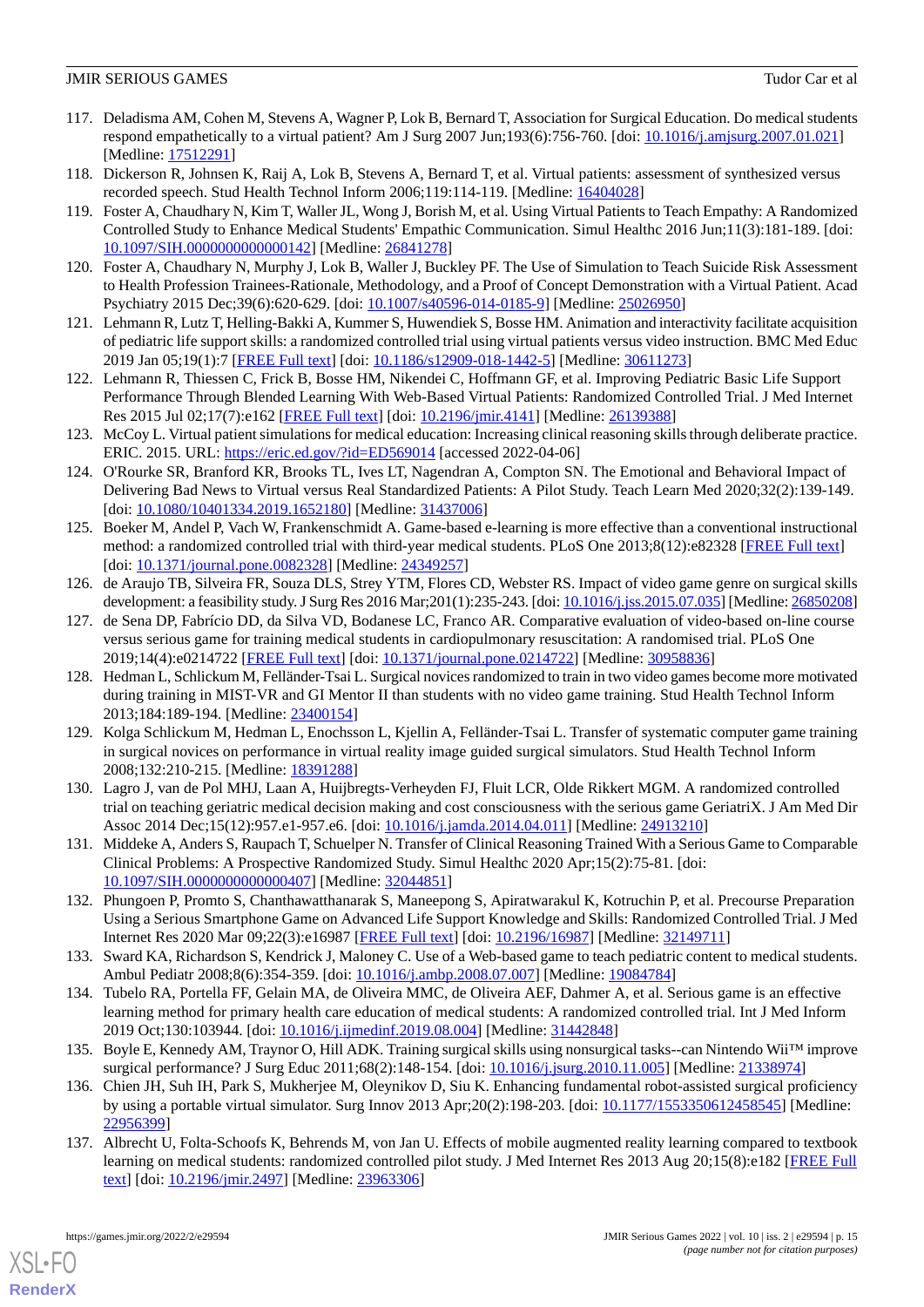- <span id="page-15-9"></span>138. Bogomolova K, van der Ham IJM, Dankbaar MEW, van den Broek WW, Hovius SER, van der Hage JA, et al. The Effect of Stereoscopic Augmented Reality Visualization on Learning Anatomy and the Modifying Effect of Visual-Spatial Abilities: A Double-Center Randomized Controlled Trial. Anat Sci Educ 2020 Sep;13(5):558-567. [doi: [10.1002/ase.1941](http://dx.doi.org/10.1002/ase.1941)] [Medline: [31887792](http://www.ncbi.nlm.nih.gov/entrez/query.fcgi?cmd=Retrieve&db=PubMed&list_uids=31887792&dopt=Abstract)]
- <span id="page-15-5"></span><span id="page-15-1"></span>139. Küçük S, Kapakin S, Göktaş Y. Learning anatomy via mobile augmented reality: Effects on achievement and cognitive load. Anat Sci Educ 2016 Oct;9(5):411-421. [doi: [10.1002/ase.1603](http://dx.doi.org/10.1002/ase.1603)] [Medline: [26950521](http://www.ncbi.nlm.nih.gov/entrez/query.fcgi?cmd=Retrieve&db=PubMed&list_uids=26950521&dopt=Abstract)]
- <span id="page-15-6"></span>140. Leitritz MA, Ziemssen F, Suesskind D, Partsch M, Voykov B, Bartz-Schmidt KU, et al. Critical evaluation of the usability of augmented reality ophthalmoscopy for the training of inexperienced examiners. Retina 2014 Apr;34(4):785-791. [doi: [10.1097/IAE.0b013e3182a2e75d](http://dx.doi.org/10.1097/IAE.0b013e3182a2e75d)] [Medline: [24670999](http://www.ncbi.nlm.nih.gov/entrez/query.fcgi?cmd=Retrieve&db=PubMed&list_uids=24670999&dopt=Abstract)]
- 141. Lemke M, Lia H, Gabinet-Equihua A, Sheahan G, Winthrop A, Mann S, et al. Optimizing resource utilization during proficiency-based training of suturing skills in medical students: a randomized controlled trial of faculty-led, peer tutor-led, and holography-augmented methods of teaching. Surg Endosc 2020 Apr;34(4):1678-1687. [doi: [10.1007/s00464-019-06944-2](http://dx.doi.org/10.1007/s00464-019-06944-2)] [Medline: [31286252](http://www.ncbi.nlm.nih.gov/entrez/query.fcgi?cmd=Retrieve&db=PubMed&list_uids=31286252&dopt=Abstract)]
- <span id="page-15-3"></span><span id="page-15-2"></span>142. Logishetty K, Western L, Morgan R, Iranpour F, Cobb JP, Auvinet E. Can an Augmented Reality Headset Improve Accuracy of Acetabular Cup Orientation in Simulated THA? A Randomized Trial. Clin Orthop Relat Res 2019 May;477(5):1190-1199 [[FREE Full text](http://europepmc.org/abstract/MED/30507832)] [doi: [10.1097/CORR.0000000000000542](http://dx.doi.org/10.1097/CORR.0000000000000542)] [Medline: [30507832](http://www.ncbi.nlm.nih.gov/entrez/query.fcgi?cmd=Retrieve&db=PubMed&list_uids=30507832&dopt=Abstract)]
- <span id="page-15-4"></span>143. Moult E, Ungi T, Welch M, Lu J, McGraw RC, Fichtinger G. Ultrasound-guided facet joint injection training using Perk Tutor. Int J Comput Assist Radiol Surg 2013 Sep;8(5):831-836. [doi: [10.1007/s11548-012-0811-5](http://dx.doi.org/10.1007/s11548-012-0811-5)] [Medline: [23329279](http://www.ncbi.nlm.nih.gov/entrez/query.fcgi?cmd=Retrieve&db=PubMed&list_uids=23329279&dopt=Abstract)]
- <span id="page-15-7"></span>144. Noll C, von Jan U, Raap U, Albrecht U. Mobile Augmented Reality as a Feature for Self-Oriented, Blended Learning in Medicine: Randomized Controlled Trial. JMIR Mhealth Uhealth 2017 Sep 14;5(9):e139 [[FREE Full text](https://mhealth.jmir.org/2017/9/e139/)] [doi: [10.2196/mhealth.7943](http://dx.doi.org/10.2196/mhealth.7943)] [Medline: [28912113](http://www.ncbi.nlm.nih.gov/entrez/query.fcgi?cmd=Retrieve&db=PubMed&list_uids=28912113&dopt=Abstract)]
- <span id="page-15-8"></span>145. Sugand K, Wescott RA, Carrington R, Hart A, van Duren BH. Training and Transfer Effect of FluoroSim, an Augmented Reality Fluoroscopic Simulator for Dynamic Hip Screw Guidewire Insertion: A Single-Blinded Randomized Controlled Trial. J Bone Joint Surg Am 2019 Sep 04;101(17):e88. [doi: [10.2106/JBJS.18.00928\]](http://dx.doi.org/10.2106/JBJS.18.00928) [Medline: [31483408](http://www.ncbi.nlm.nih.gov/entrez/query.fcgi?cmd=Retrieve&db=PubMed&list_uids=31483408&dopt=Abstract)]
- <span id="page-15-0"></span>146. Vera AM, Russo M, Mohsin A, Tsuda S. Augmented reality telementoring (ART) platform: a randomized controlled trial to assess the efficacy of a new surgical education technology. Surg Endosc 2014 Dec;28(12):3467-3472. [doi: [10.1007/s00464-014-3625-4\]](http://dx.doi.org/10.1007/s00464-014-3625-4) [Medline: [24962856](http://www.ncbi.nlm.nih.gov/entrez/query.fcgi?cmd=Retrieve&db=PubMed&list_uids=24962856&dopt=Abstract)]
- <span id="page-15-10"></span>147. Yeo CT, Ungi T, Leung R, Moult E, Sargent D, McGraw R, et al. Augmented reality assistance in training needle insertions of different levels of difficulty. 2018 Presented at: SPIE Medical Imaging: Image-Guided Procedures, Robotic Interventions, and Modeling; March 13, 2018; Houston, Texas, US.
- <span id="page-15-11"></span>148. Car J, Carlstedt-Duke J, Tudor Car L, Posadzki P, Whiting P, Zary N, Digital Health Education Collaboration. Digital Education in Health Professions: The Need for Overarching Evidence Synthesis. J Med Internet Res 2019 Feb 14;21(2):e12913 [[FREE Full text](https://www.jmir.org/2019/2/e12913/)] [doi: [10.2196/12913\]](http://dx.doi.org/10.2196/12913) [Medline: [30762583\]](http://www.ncbi.nlm.nih.gov/entrez/query.fcgi?cmd=Retrieve&db=PubMed&list_uids=30762583&dopt=Abstract)
- 149. Cook DA, Hatala R. Validation of educational assessments: a primer for simulation and beyond. Adv Simul (Lond) 2016;1:31 [[FREE Full text](https://advancesinsimulation.biomedcentral.com/articles/10.1186/s41077-016-0033-y)] [doi: [10.1186/s41077-016-0033-y\]](http://dx.doi.org/10.1186/s41077-016-0033-y) [Medline: [29450000](http://www.ncbi.nlm.nih.gov/entrez/query.fcgi?cmd=Retrieve&db=PubMed&list_uids=29450000&dopt=Abstract)]

# **Abbreviations**

**AR:** augmented reality **COSMIN:** Consensus-Based Standards for the Selection of Health Measurement Instruments **ER:** extended reality **MR:** mixed reality PRISMA: Preferred Reporting Items for Systematic Reviews and Meta-Analyses **RCT:** randomized controlled trial **VR:** virtual reality **WHO:** World Health Organization

*Edited by N Zary; submitted 13.04.21; peer-reviewed by R Lundin, S Gallagher; comments to author 13.09.21; revised version received 20.09.21; accepted 15.12.21; published 13.04.22*

*Please cite as:*

*Tudor Car L, Kyaw BM, Teo A, Fox TE, Vimalesvaran S, Apfelbacher C, Kemp S, Chavannes N Outcomes, Measurement Instruments, and Their Validity Evidence in Randomized Controlled Trials on Virtual, Augmented, and Mixed Reality in Undergraduate Medical Education: Systematic Mapping Review JMIR Serious Games 2022;10(2):e29594 URL: <https://games.jmir.org/2022/2/e29594> doi: [10.2196/29594](http://dx.doi.org/10.2196/29594) PMID:*